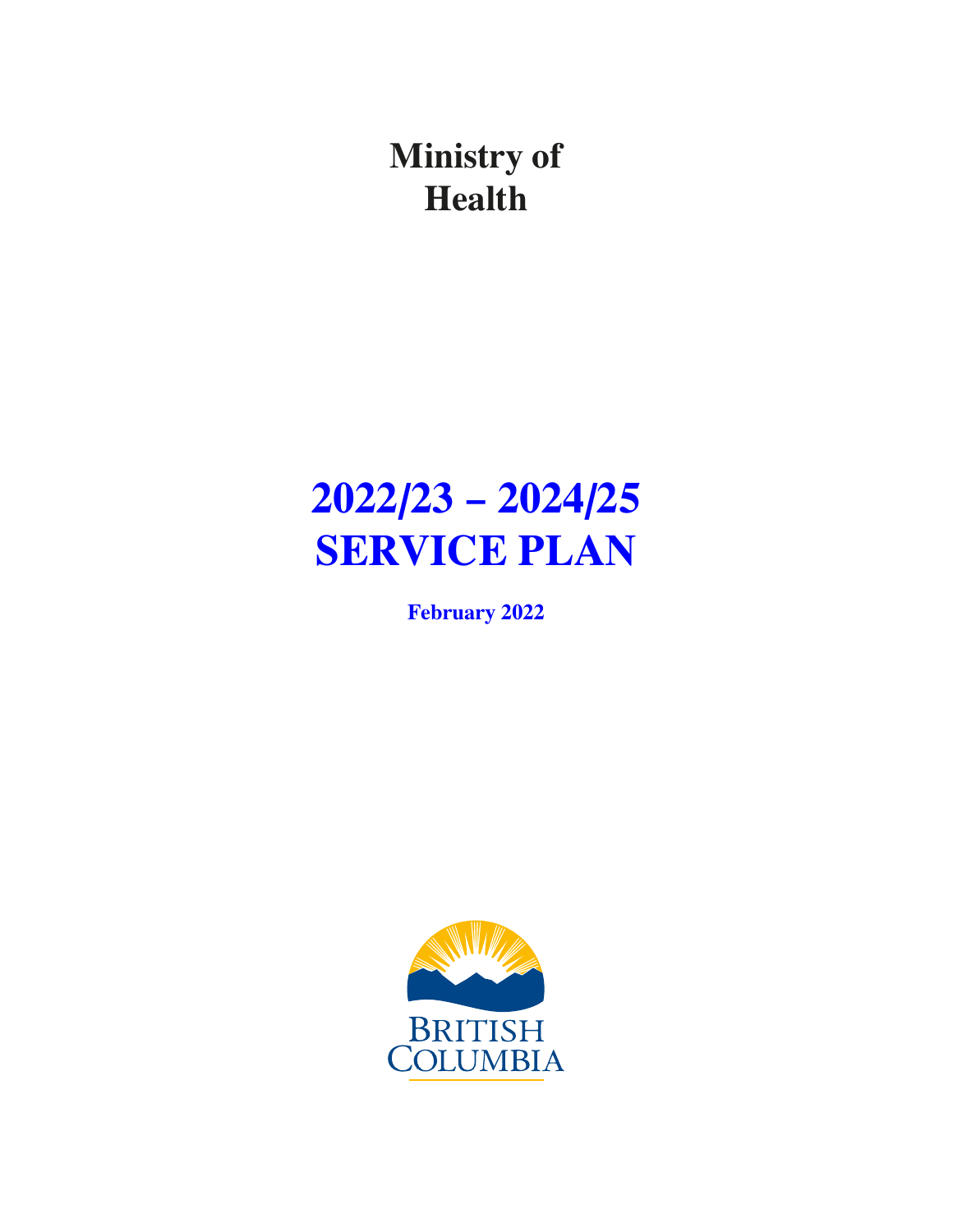For more information on the Ministry of Health contact:

Ministry of Health PO BOX 9639 STN PROV GOVT VICTORIA, BC V8W 9P1

Toll free in BC: 1-800-663-7867 In Victoria: 250-387-6121

Or visit our website at

<http://www.gov.bc.ca/health>

Published by the Ministry of Health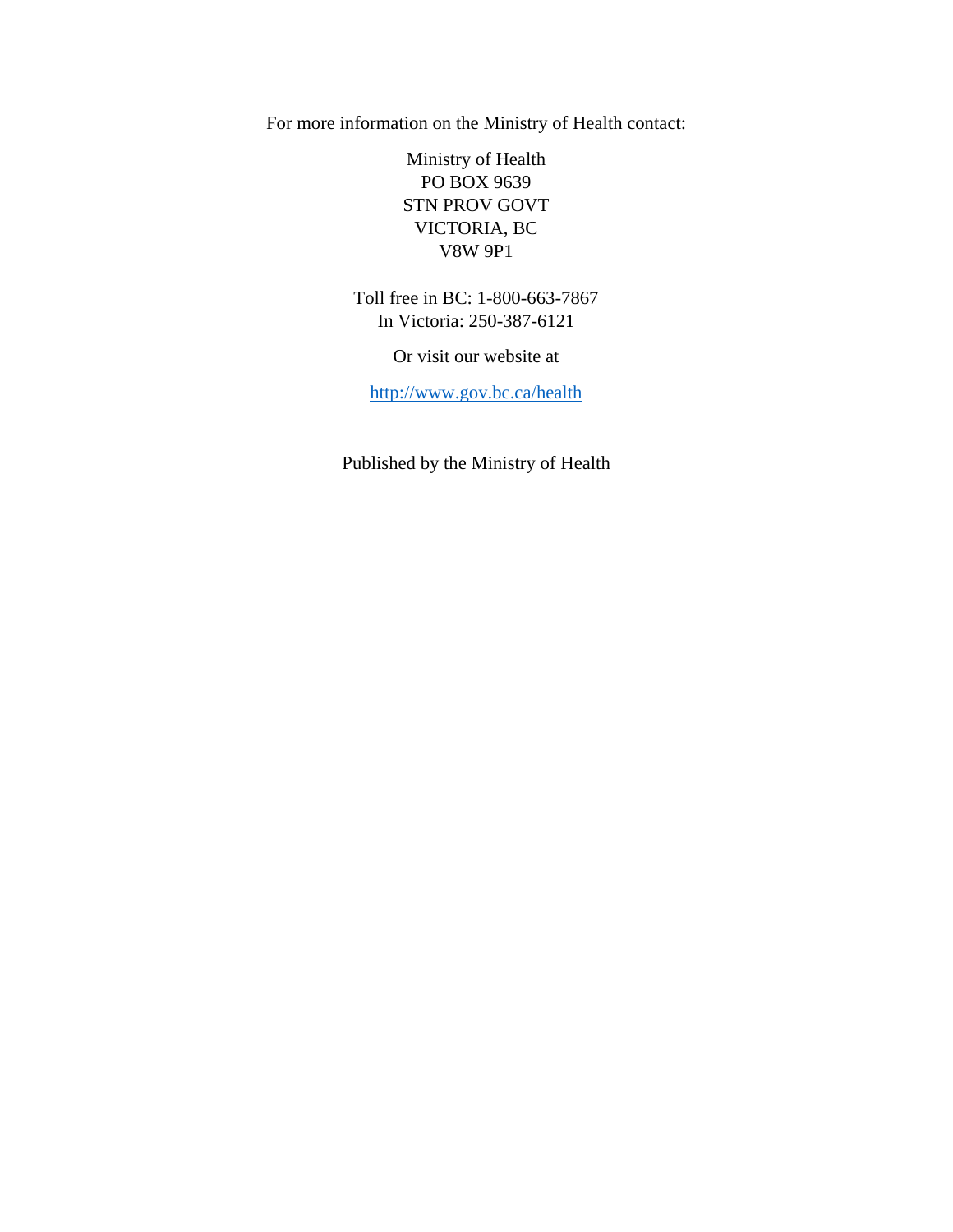### <span id="page-2-0"></span>**Minister's Accountability Statement**



The *Ministry of Health 2022/23 – 2024/25 Service Plan* was prepared under my direction in accordance with the *Budget Transparency and Accountability Act*. I am accountable for the basis on which the plan has been prepared.

 $\overline{\mathcal{L}}$ 

Honourable Adrian Dix Minister of Health February 4, 2022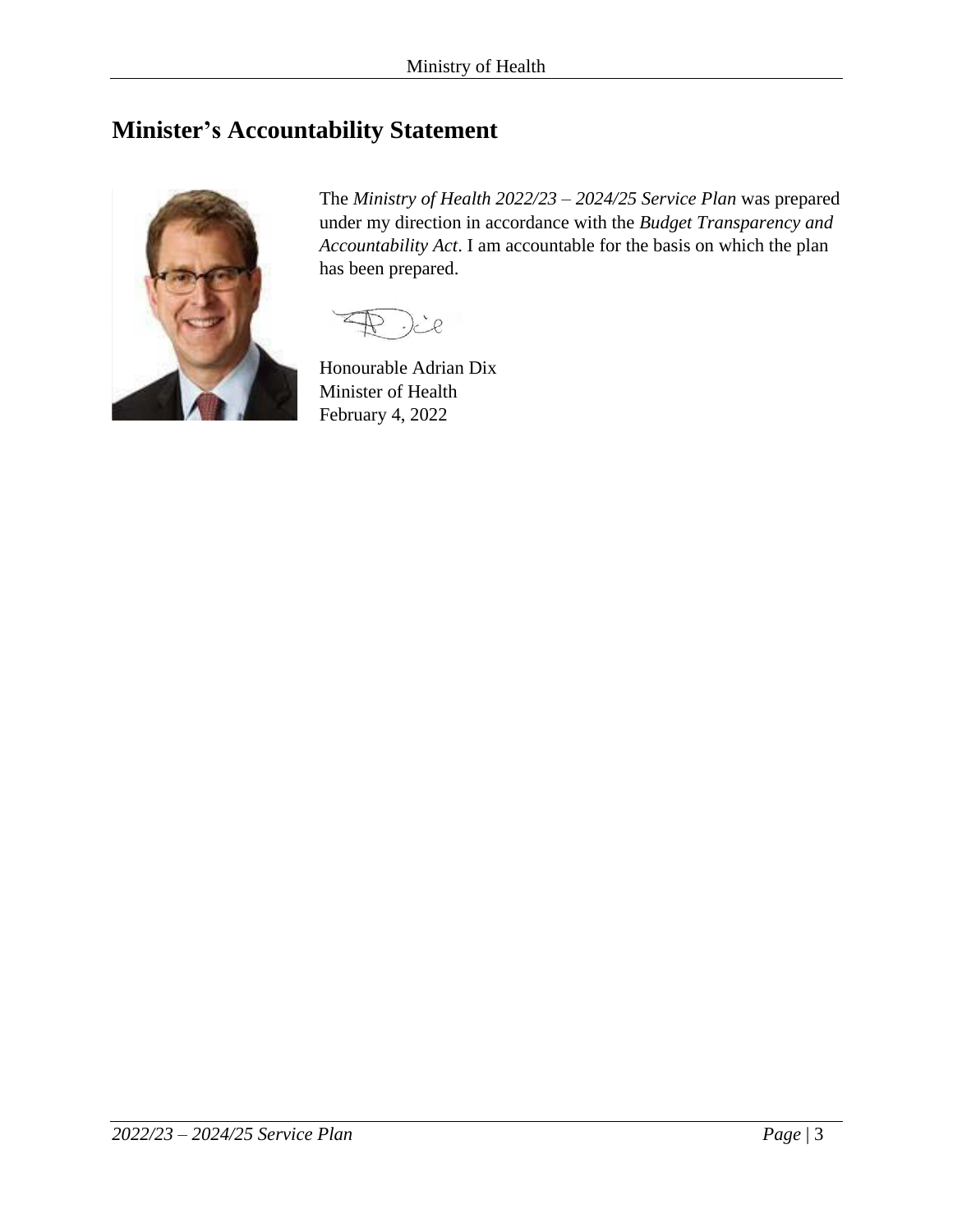# **Table of Contents**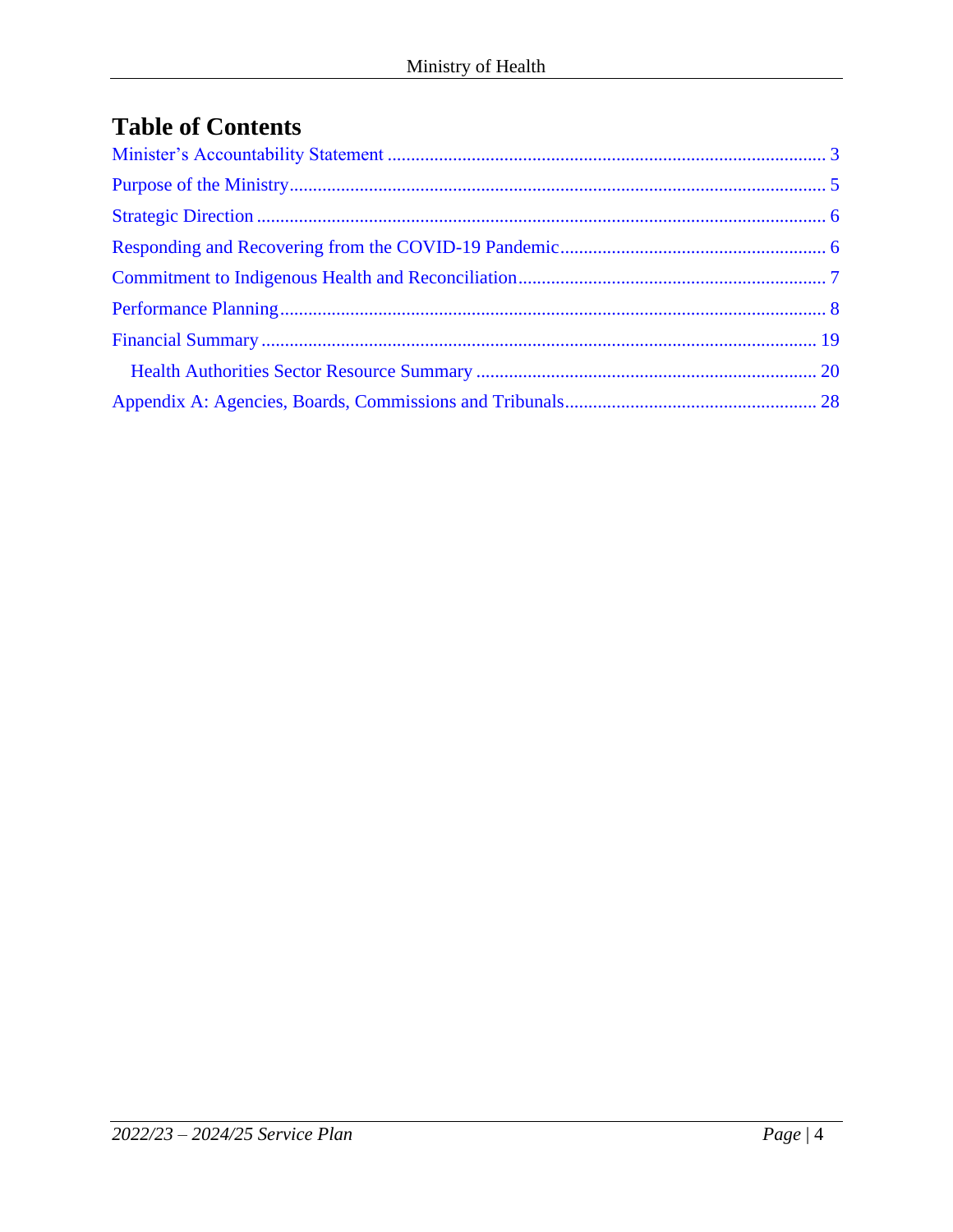## <span id="page-4-0"></span>**Purpose of the Ministry**

The [Ministry of Health](https://www2.gov.bc.ca/gov/content/governments/organizational-structure/ministries-organizations/ministries/health) (the Ministry) is obligated under the *[Medicare Protection Act](https://www.bclaws.gov.bc.ca/civix/document/id/complete/statreg/96286_01)* to preserve a publicly managed and fiscally sustainable health care system for British Columbia (B.C.), and to ensure that access to necessary medical care is based on need, and not the individual's ability to pay. The Ministry has overall responsibility for ensuring that health services meet the needs of all in B.C., and ensuring services are timely, high-quality, appropriate, equitable, and costeffective. While the Ministry has overall responsibility for the province's health authorities, the health authorities are the organizations primarily responsible for health service delivery. Five regional health authorities deliver a full continuum of health services to meet the needs of the population within their respective geographic regions and are subject to the *[Health Authorities](https://www.bclaws.gov.bc.ca/civix/document/id/complete/statreg/96180_01)  [Act](https://www.bclaws.gov.bc.ca/civix/document/id/complete/statreg/96180_01)*. A sixth health authority, the Provincial Health Services Authority (PHSA), governed by the *[Societies Act](https://www.bclaws.gov.bc.ca/civix/document/id/complete/statreg/15018_01)*, is responsible for provincial clinical policy, the delivery of provincial clinical services, provincial commercial services, and provincial digital and information management and information technology planning and services.

Additional provincial legislation and regulations related to the health care system include the *[Pharmaceutical Services Act](https://www.bclaws.gov.bc.ca/civix/document/id/complete/statreg/12022_01)*, the *[Laboratory Services Act](https://www.bclaws.gov.bc.ca/civix/document/id/complete/statreg/14008)*, the *[Community Care and Assisted](https://www.bclaws.gov.bc.ca/civix/document/id/complete/statreg/02075_01)  [Living Act](https://www.bclaws.gov.bc.ca/civix/document/id/complete/statreg/02075_01)*, and the *[Health Professions Act](https://www.bclaws.gov.bc.ca/civix/document/id/complete/statreg/96183_01)*. Legislation and regulations related to the Ministry's public health role include the *[Public Health Act](https://www.bclaws.gov.bc.ca/civix/document/id/complete/statreg/08028_01)*, the *[Emergency Health Services Act,](https://www.bclaws.gov.bc.ca/civix/document/id/complete/statreg/96182_01)* the *[Drinking Water Protection Act](https://www.bclaws.gov.bc.ca/civix/document/id/complete/statreg/01009_01)* and the *[Food Safety Act](https://www.bclaws.gov.bc.ca/civix/document/id/complete/statreg/00_02028_01)*. The Ministry also directly manages a number of provincial programs and services, including the [Medical Services Plan,](https://www2.gov.bc.ca/gov/content/health/health-drug-coverage/msp) which covers most physician services; [PharmaCare,](https://www2.gov.bc.ca/gov/content/health/health-drug-coverage/pharmacare-for-bc-residents) which provides publicly-funded prescription drug benefits; and the **BC Vital Statistics Agency**, which registers and reports on vital events such as a birth, death or marriage.

To deliver on health care system services and public health priorities, the Ministry partners with several other B.C. ministries, particularly the Ministry of Mental Health and Addictions (MMHA). The Ministry of Health is focused on supporting MMHA in the response to the illicit drug toxicity crisis, and in improving access to quality mental health and substance use services.

The Ministry also works in partnership with the First Nations Health Authority (FNHA), as well as the [First Nations Health Council](https://fnhc.ca/) (FNHC), through current established pathways such as regional health caucuses and Nation assemblies. The FNHA supports the health and wellness of First Nations people in B.C, and is responsible for planning, management, service delivery, and funding of Indigenous health programs, in partnership with First Nations communities in B.C. The Ministry works with [Métis Nation BC](https://www.mnbc.ca/) and the BC Association of Aboriginal Friendship Centres to support the health and wellness of Métis and urban Indigenous peoples in the province.

The Ministry recognizes that the implementation of B.C.'s *[Declaration of the Rights of](https://www.bclaws.gov.bc.ca/civix/document/id/complete/statreg/19044)  [Indigenous Peoples Act](https://www.bclaws.gov.bc.ca/civix/document/id/complete/statreg/19044)* (DRIPA) is an evolving conversation from both the Province and Indigenous perspectives. Navigating change within Indigenous structures and agencies, locally, regionally, and provincially requires a principled approach. Relationship building with the acknowledgement of rights holders must be a basic understanding across government, demonstrated through evolving and existing partnerships, and by establishing new pathways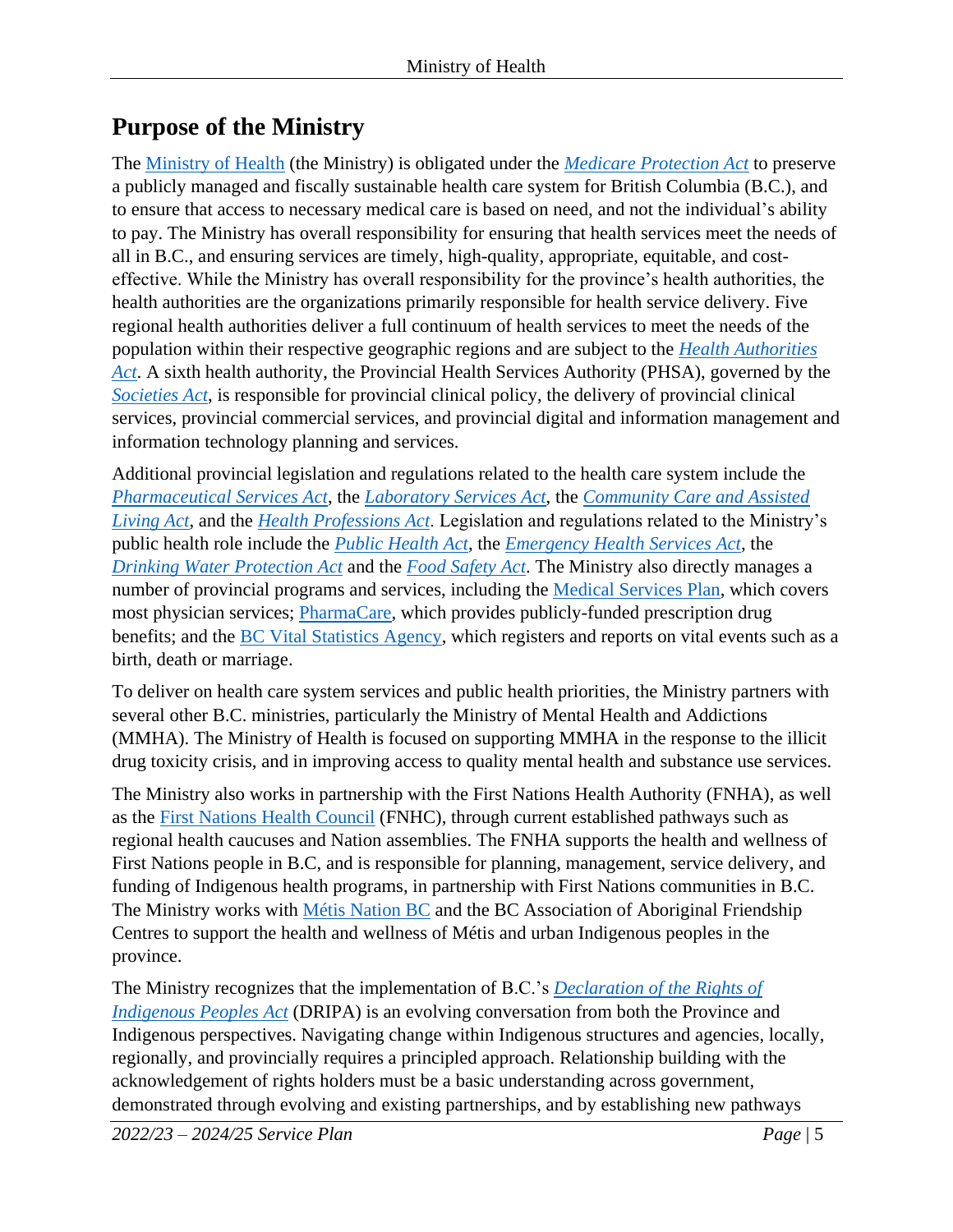where needed and agreed upon. The Ministry is committed to a co-designed process with and for Indigenous Peoples of B.C.

The Ministry is also committed to working and collaborating with additional critical partners such as health professionals and their respective professional associations, health unions, local governments, health researchers, non-profit agencies, and patients and their families.

# <span id="page-5-0"></span>**Strategic Direction**

In 2022/2023, the Government of British Columbia will continue its whole-of-government response to the COVID-19 pandemic with a focus on protecting the health, social and economic well-being of British Columbians. Building on our economic, environmental, and social strengths while looking to seize opportunities to improve outcomes for all British Columbians will be an important aspect of each ministry's work as we respond to COVID-19 and recover from devastating floods and wildfires. The policies, programs and projects developed over the course of this service plan period will align with the five foundational principles established by Government in 2020: putting people first; working toward lasting and meaningful reconciliation; supporting equity and anti-racism; ensuring a better future through fighting climate change and meeting our greenhouse gas reduction targets; and supporting a strong, sustainable economy that works for everyone.

This 2022/23 service plan outlines how the Ministry will support the Province's priorities including the foundational principles listed above, and the selected action items identified in the November 2020 Minister's [Mandate Letter.](https://news.gov.bc.ca/files/HLTH-Dix-mandate.pdf)

#### <span id="page-5-1"></span>**Responding and Recovering from the COVID-19 Pandemic**

COVID-19 has affected all facets of life in B.C. and elsewhere, from the day-to-day restrictions on everyday life, to the severe impact it has had on parts of our health system.

The Ministry, working with the Provincial Health Officer, will continue to lead and coordinate the B.C. health system's response and recovery to COVID-19. This will include the health system's response to the disease itself, as well as the ongoing rollout of BC's [COVID-19](https://www2.gov.bc.ca/gov/content/covid-19/vaccine/plan)  [Immunization Plan,](https://www2.gov.bc.ca/gov/content/covid-19/vaccine/plan) the largest vaccination rollout in the province's history.

The Ministry will continue to ensure that health services, including case finding, diagnosis, treatment, and those that support the recovery of people who contract COVID-19, meet population needs. This will be in conjunction with the ongoing layers of public health measures already mitigating the impacts of COVID-19.

COVID-19 continues to be present in British Columbia's communities and we expect it will continue to circulate for the foreseeable future. The government remains focused on managing the health and societal impacts of COVID-19 on B.C. residents and communities, and planning for a strong recovery from the social and economic impacts of the pandemic and the profound impacts on the health system from community to long-term care to acute care.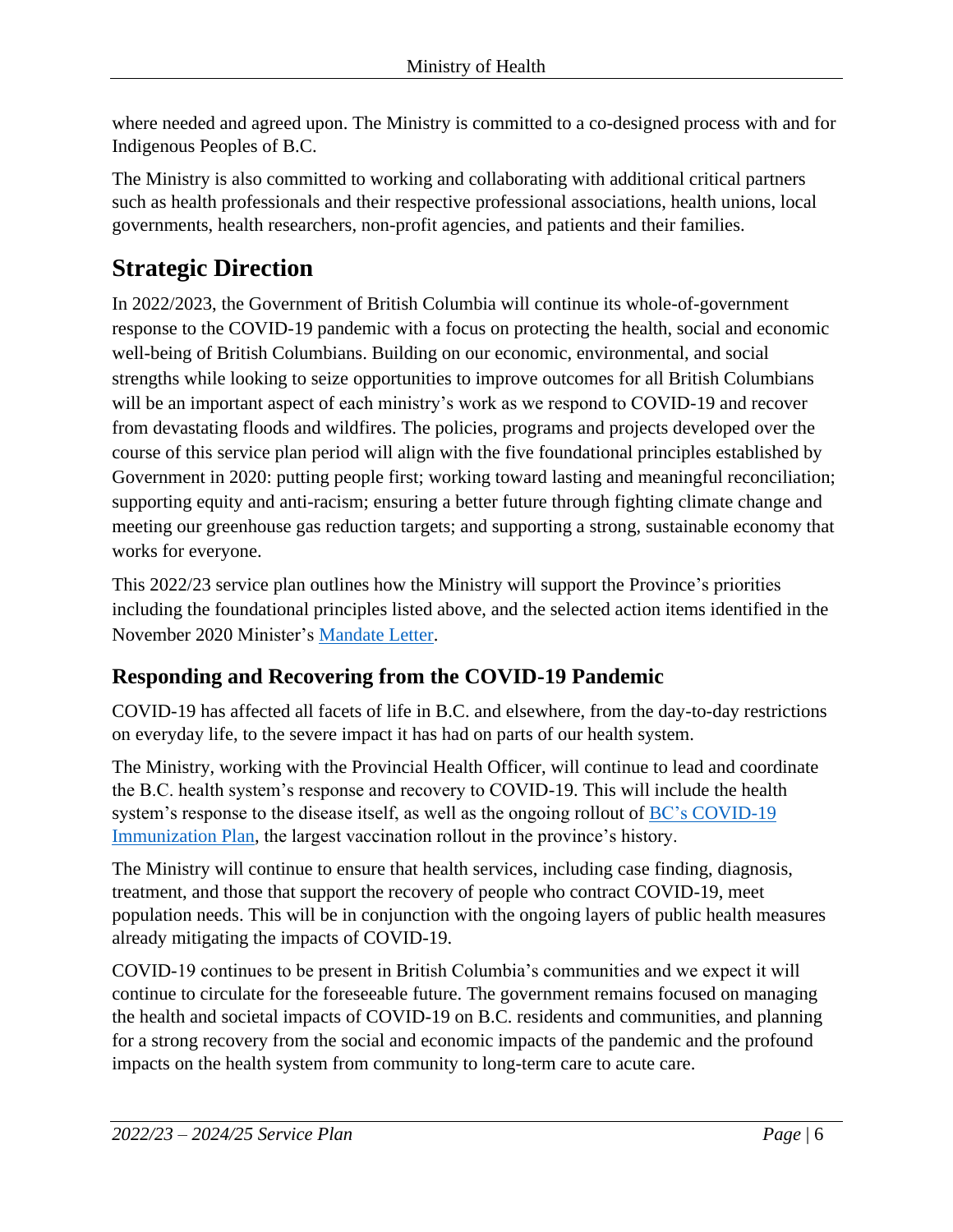#### <span id="page-6-0"></span>**Commitment to Indigenous Health and Reconciliation**

The Province of B.C. is committed to lasting and meaningful reconciliation with Indigenous peoples through the adoption and implementation of DRIPA and the [Truth and Reconciliation](https://ehprnh2mwo3.exactdn.com/wp-content/uploads/2021/01/Calls_to_Action_English2.pdf)  [Commission of Canada's Calls to Action.](https://ehprnh2mwo3.exactdn.com/wp-content/uploads/2021/01/Calls_to_Action_English2.pdf) The Ministry remains vigilant in its work with health system partners to address Indigenous-specific racism in the health care system and to embed cultural safety using the comprehensive recommendations of the *[In Plain Sight](https://engage.gov.bc.ca/app/uploads/sites/613/2020/11/In-Plain-Sight-Full-Report.pdf)* report as a blueprint for action, honoring the Province's obligations under the Declaration Act. The *[In Plain](https://engage.gov.bc.ca/app/uploads/sites/613/2020/11/In-Plain-Sight-Full-Report.pdf)  [Sight](https://engage.gov.bc.ca/app/uploads/sites/613/2020/11/In-Plain-Sight-Full-Report.pdf)* recommendations require a joint approach with Indigenous peoples in their implementation, consistent with the UN Declaration, which calls for consultation and cooperation between governments and Indigenous peoples in upholding Indigenous human rights. The Ministry is working with the [First Nations Leadership Council,](https://www.bcafn.ca/) FNHC, the FNHA, and [Métis Nation BC](https://www.mnbc.ca/) in the planning and implementation of all 24 recommendations.

The Ministry will continue to advance priorities in the following key areas: Indigenous recruitment and retention to support the hiring of a health care workforce that better represents the diverse communities it serves; improvements to complaints processes and mechanisms; embedding cultural safety and humility standards and education across all elements of the health system in alignment with a new, made-in-B.C. Cultural Safety and Humility organizational standard; and developing enabling legislation to support successful systemic change, all with the intention of increasing accessibility to culturally safe care and health services for Indigenous people in B.C. These approaches contribute towards the Ministry's mandate of advancing the shared journey of reconciliation, applying equity and anti-racism approaches, and addressing systemic racism in the health system.

The First Nations health governance structure, developed by and for B.C. First Nations, is underpinned by a series of tripartite agreements and health plans including the *[B.C. Tripartite](https://www.canada.ca/content/dam/hc-sc/migration/hc-sc/fniah-spnia/alt_formats/pdf/pubs/services/tripartite/framework-accord-cadre-eng.pdf)  [Framework Agreement on First Nations Health Governance](https://www.canada.ca/content/dam/hc-sc/migration/hc-sc/fniah-spnia/alt_formats/pdf/pubs/services/tripartite/framework-accord-cadre-eng.pdf)*. The Ministry works in partnership with FNHA and FNHC through regional caucus pathways to bring issues and opportunities to the First Nations health governance representatives for direction. The Province of B.C. also works collaboratively with [Métis Nation BC,](https://www.mnbc.ca/) as demonstrated through the *[Métis Nation Relationship](https://www2.gov.bc.ca/gov/content/governments/indigenous-people/new-relationship/m-tis-nation-relationship-accord)  [Accord II](https://www2.gov.bc.ca/gov/content/governments/indigenous-people/new-relationship/m-tis-nation-relationship-accord)* (2016). Additionally, the Ministry remains committed to its work with health system partners under the *[Declaration of Commitment to Cultural Safety and Humility in Health](https://www.fnha.ca/Documents/Declaration-of-Commitment-on-Cultural-Safety-and-Humility-in-Health-Services.pdf)  [Services Delivery for First Nations and Aboriginal People in B.C.](https://www.fnha.ca/Documents/Declaration-of-Commitment-on-Cultural-Safety-and-Humility-in-Health-Services.pdf)* (2015).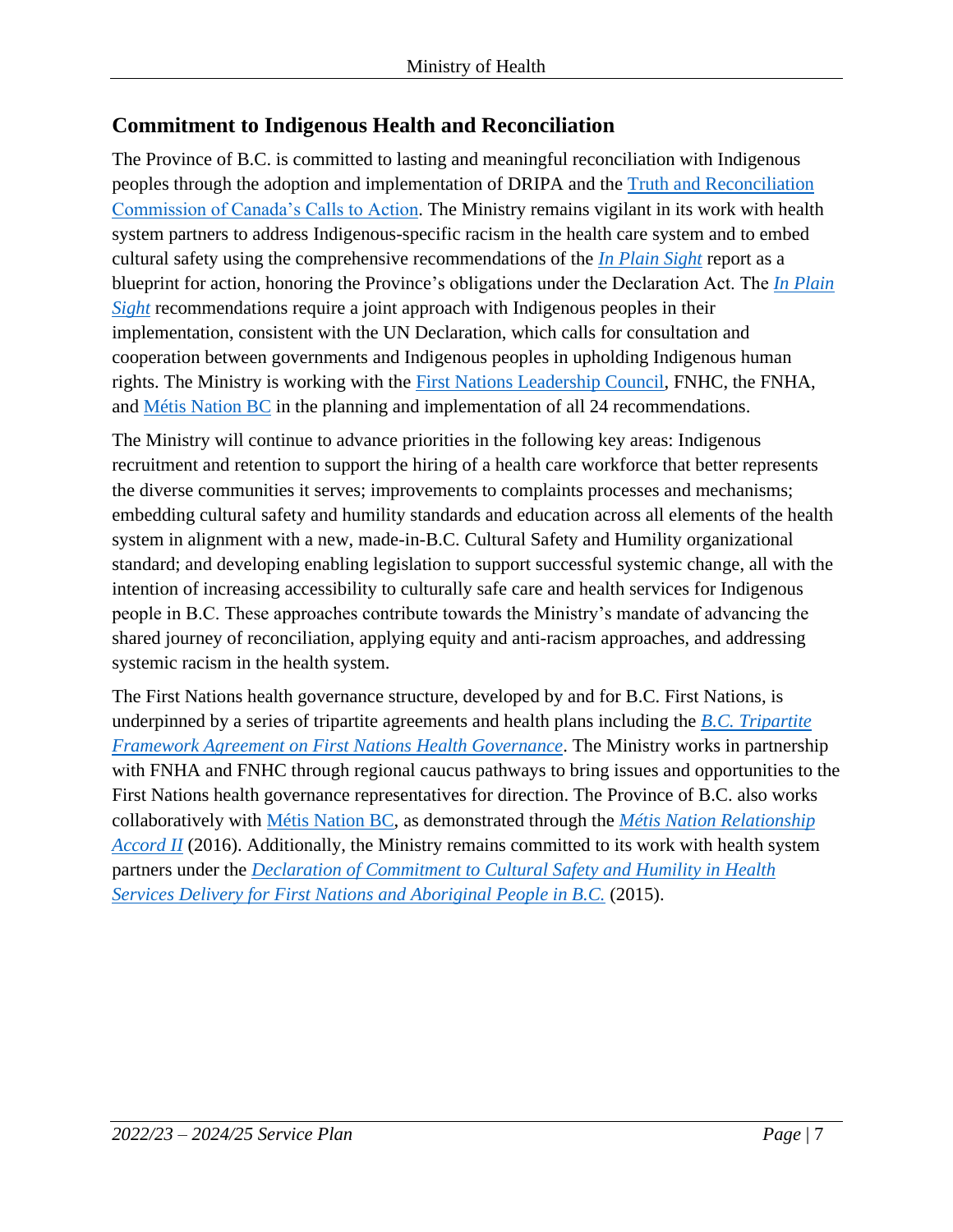# <span id="page-7-0"></span>**Performance Planning**

The following performance plan outlines how the Ministry will uphold these commitments and continue to track progress on key mandate letter commitments and other emerging government priorities.

#### **Goal 1: Ensure a focus on service delivery areas requiring strategic repositioning**

This goal captures the Ministry's emphasis on transformational change based on key Mandate Letter priorities. In primary and community care, this means an integrated team-based approach that brings together and coordinates local primary and community care providers, services, and programs. An integrated team-based approach provides easier access for people to receive culturally safe and equitable care, obtain follow-up, and connect to other services they may need, informed by evidence-based research in policy, planning, and practice. This goal also focuses on the Province's commitment to delivering the services people count on, particularly on improving and strengthening timely health services for seniors to ensure dignified, quality, culturally safe and appropriate care. Additionally, the goal supports those with mental health or substance use challenges and other adults who have complex care needs. Finally, the goal supports efforts to deliver postponed surgeries, to schedule and deliver surgeries that were not scheduled due to the COVID-19 pandemic and to improve wait times by optimizing resources, through effective information management, and by changing the way we deliver surgeries in B.C. to get more patients their surgery faster.

#### **Objective 1.1: A primary care model that provides comprehensive, coordinated, and integrated team-based care**

- Deliver more integrated team-based primary care in urgent and primary care centres, full service primary care clinics, community health centres, and Indigenous-led primary health care projects to support the implementation of Primary Care Networks (PCNs).
- Work with partners to improve access to integrated, culturally safe, and equitable primary care services free of racism and discrimination, based on the needs of community populations and patients with chronic illness, complex medical needs, and frailty.
- Collaborate with health sector partners and communities to deliver appropriate, timely, culturally safe, and equitable care closer to home in alignment with the [Rural, Remote,](https://www2.gov.bc.ca/assets/gov/public-safety-and-emergency-services/emergency-preparedness-response-recovery/gdx/rural-and-remote-covid-19-response-framework.pdf)  First Nations [and Indigenous COVID-19 Response Framework.](https://www2.gov.bc.ca/assets/gov/public-safety-and-emergency-services/emergency-preparedness-response-recovery/gdx/rural-and-remote-covid-19-response-framework.pdf)
- Support [HealthLink](https://www.healthlinkbc.ca/) BC and PCNs in implementing digital and virtual team-based primary care services.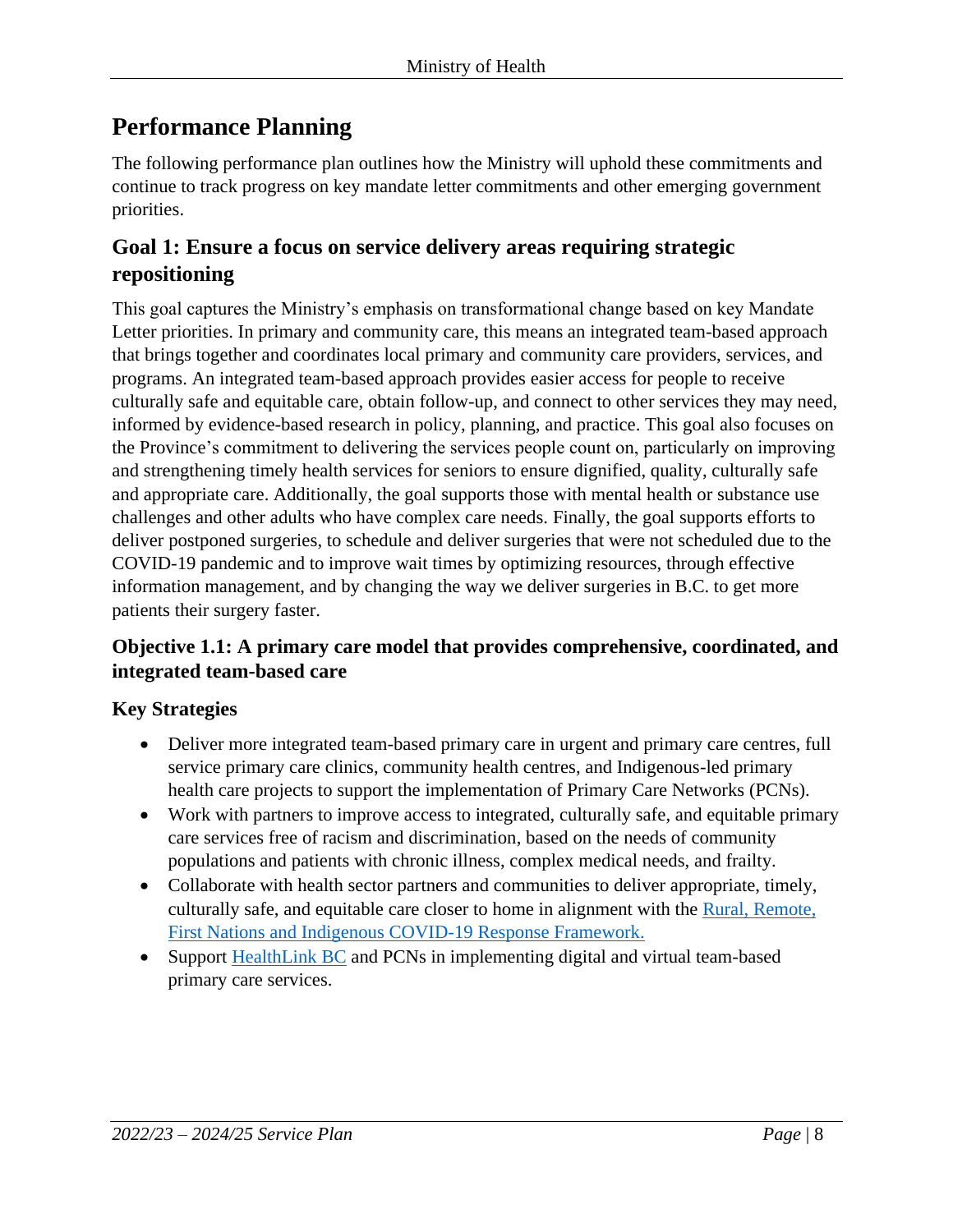| <b>Performance Measure</b>                                               | 2016/17         | 2021/22         | 2022/23       | 2023/24       | 2024/25       |
|--------------------------------------------------------------------------|-----------------|-----------------|---------------|---------------|---------------|
|                                                                          | <b>Baseline</b> | <b>Forecast</b> | <b>Target</b> | <b>Target</b> | <b>Target</b> |
| 1.1 Number of Primary Care<br>Networks operating or in<br>implementation |                 | 59              | 85            | 85            | 85            |

Data source: B.C. Ministry of Health

#### **Linking Performance Measure to Objective**

Patients can be attached and have increased access to care through full-service family practices, urgent and primary care centres, community health centres, and First Nations-led primary health care projects, all supported through a Primary Care Network (PCN). This means patients have ongoing care relationships with primary care providers such as family doctors or nurse practitioners, who work in team-based practices that may also include nurses, clinical pharmacists, social workers, physiotherapists, occupational therapists, registered dietitians, midwives, and other allied health professionals. Benefits of having a continuous relationship with a primary care provider include improved disease management, positive health outcomes and improved experiences of care.

#### **Discussion**

The implementation of the PCNs is part of a comprehensive provincial strategy to transform the BC health system. The 2021/22 forecast reflects the continued impacts due to the COVID-19 response and recovery. The total number of PCNs planned for the province to implement and sustain is 85 which is reflected in our future year targets.

#### **Objective 1.2: Improved health outcomes and reduced hospitalizations for seniors through effective and timely community services**

- Advance quality long-term care services to provide more people-centred, dignified and culturally safe care by expanding range of support, eliminating multi-bed rooms in health authority-owned facilities, and by enhancing oversight of contracted service delivery.
- Expand community-based models of care and digital solutions, such as the CareConnect electronic health record system, provincial prescription management initiatives, and remote patient monitoring, to ensure continuity of care between acute settings and community, and to enable seniors to stay at home longer.
- Improve integrated team and community-based care for seniors with complex medical conditions and/or frailty by implementing community specialized services that focus on integrating supports, including community-based professional services, community caregiver supports, palliative care, and assisted living.
- Engage with community, cultural, non-profit, and Indigenous partners in providing health and wellness, cultural, and educational services to support seniors in the community.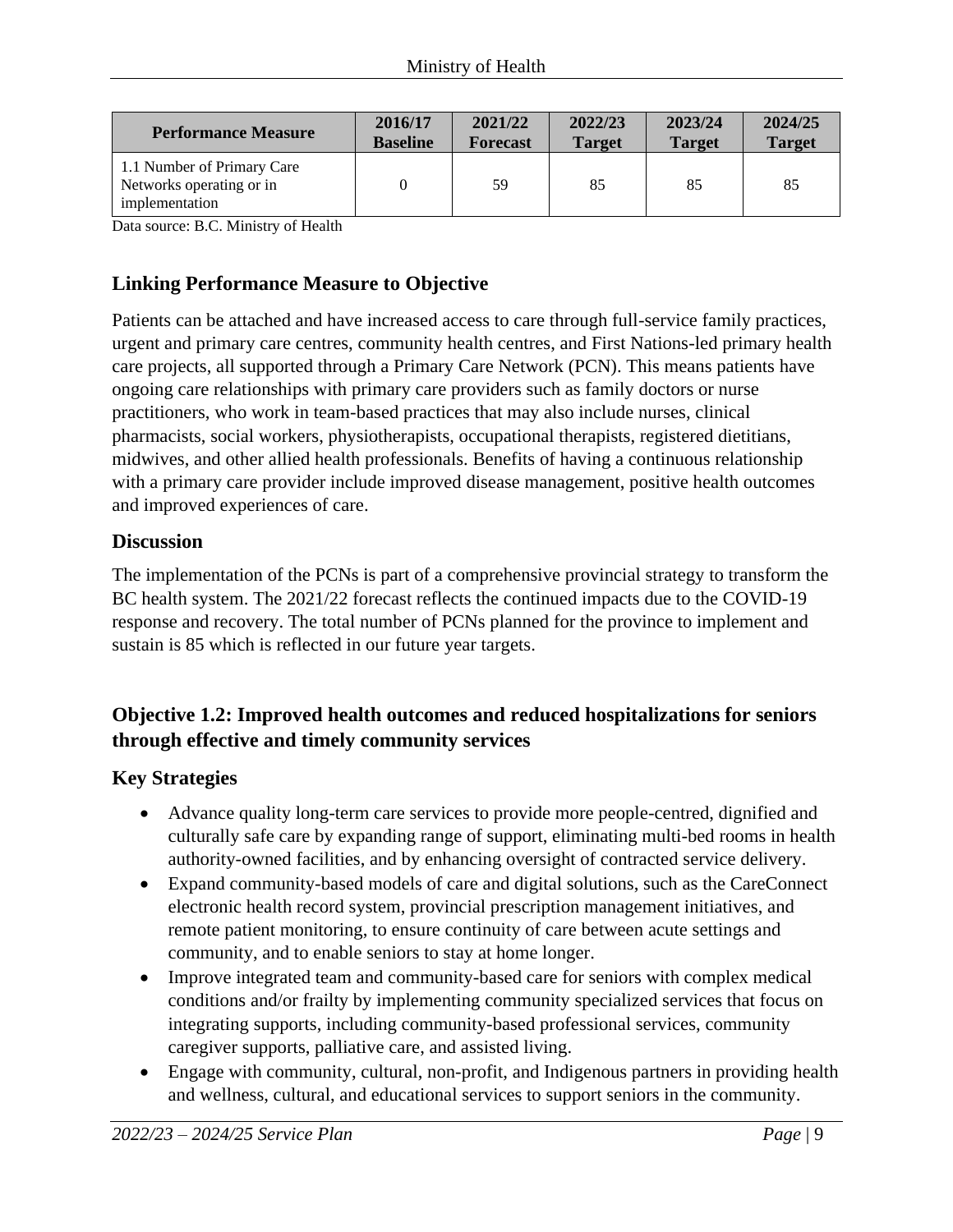- Improve accessibility, responsiveness, and quality of community-based palliative, hospice, and home-based care to support those at the end of life with greater choice.
- Expand timely access to publicly funded community-based care services, home care supports, digital solutions, and specialized services for seniors so that they can remain at home for longer.
- Improve range of supports for people in long-term care homes to ensure they receive dignified and quality care, working with care providers, embedding person-centred respect and compassion in all service delivery.
- Fund each individual long-term care homes in B.C. to reach a minimum average of 3.36 direct care hours per resident day for each health authority to improve range of supports to people in long-term care.

| <b>Performance Measure</b>                                                          | 2016/17         | 2021/22               | 2022/23       | 2023/24       | 2024/25       |
|-------------------------------------------------------------------------------------|-----------------|-----------------------|---------------|---------------|---------------|
|                                                                                     | <b>Baseline</b> | Forecast <sup>1</sup> | <b>Target</b> | <b>Target</b> | <b>Target</b> |
| 1.2a Average direct care hours per<br>resident day across all health<br>authorities | 3.11            | 3.40                  | 3.36          | 3.36          | 3.36          |

Data source: Ministry of health

<sup>1</sup>2021/22 forecast at Q2 is based on bed days (assumes 100% occupancy)

#### **Linking Performance Measure to Objective**

This performance measure identifies the minimum average direct care staffing hours per resident day in long-term care facilities and reflects government's commitments and efforts to improve and strengthen the quality of service and provide the best day-to-day assistance to seniors living in long-term care homes.

#### **Discussion**

When the incremental hours per resident day funding was announced in Budget 2018, government committed to fund each health authority to reach a target of a minimum of 3.36 hours of direct care per resident day, on average, across long-term care homes by 2021. The targets represent the ministry goal for the total direct care staffing levels for each health authority to average 3.36 hours per resident.

| <b>Performance Measure</b>                                                | 2017/18         | 2021/22           | 2022/23       | 2023/24       | 2024/25       |
|---------------------------------------------------------------------------|-----------------|-------------------|---------------|---------------|---------------|
|                                                                           | <b>Baseline</b> | $\bf{For} exact1$ | <b>Target</b> | <b>Target</b> | <b>Target</b> |
| 1.2b Potentially inappropriate use<br>of antipsychotics in long-term care | 25.4%           | 27.0%             | 18.0%         | 18.0%         | 18.0%         |

Data source: Canadian Institute for Health Information

<sup>1</sup>Forecast based on 2021/22 Q1. It is acknowledged that rates for this performance measure have been, and will continue to be, influenced by factors such as resurgences of COVID-19.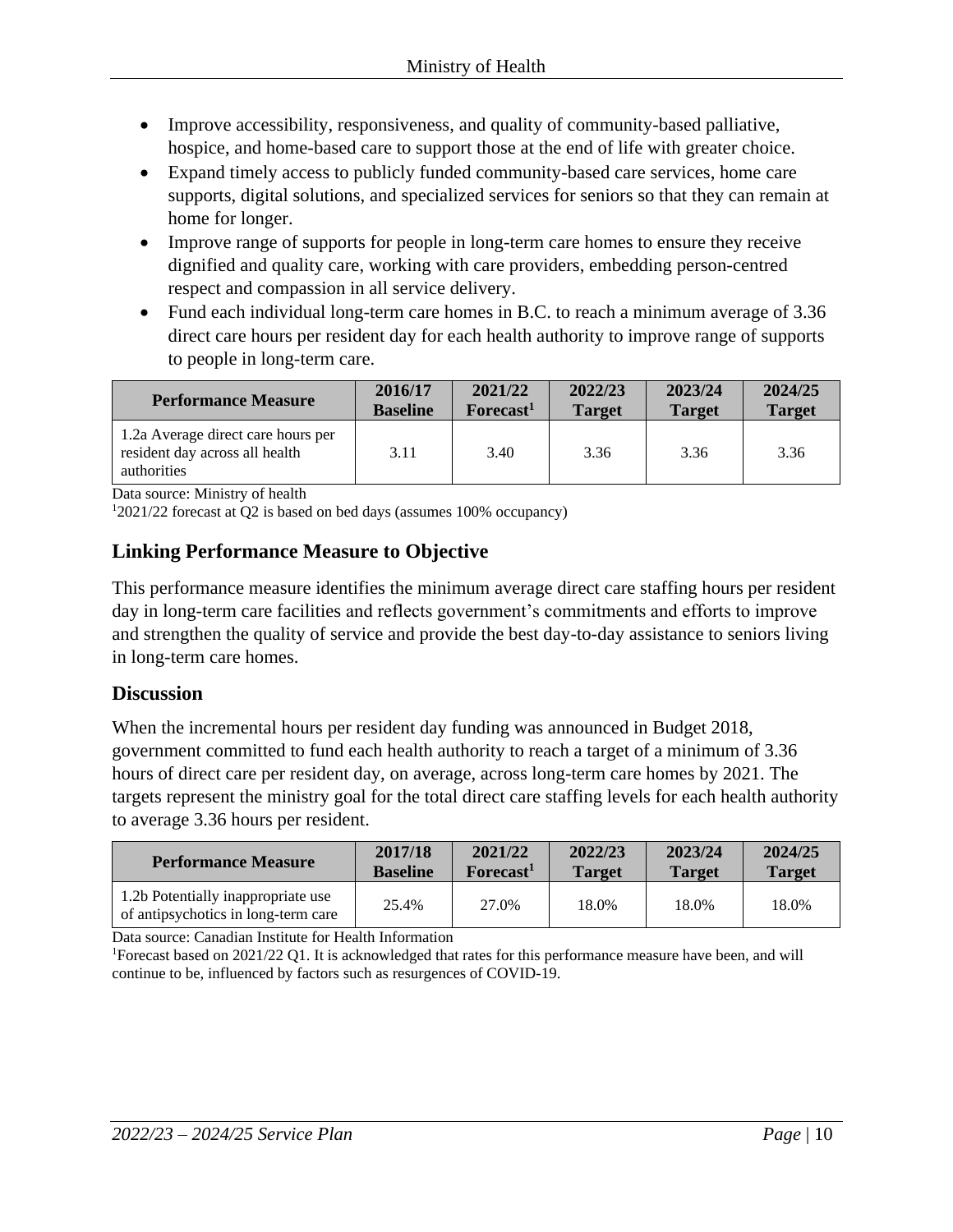#### **Linking Performance Measure to Objective**

This performance measure identifies the percentage of long-term care residents who are taking antipsychotic drugs without a diagnosis of psychosis. Antipsychotic drugs are sometimes used to manage behaviours associated with dementia. Use of these drugs without a diagnosis of psychosis may compromise safety and quality of care.

#### **Discussion**

The targets for 2022/23 and 2023/24 are consistent with those in the previous Ministry Service Plan, with the 2024/25 target set to maintain performance at 18 percent. Setting a constant target of 18 percent over three years allows for the Province to implement relevant strategies, and to improve performance over time from current levels. The forecast for 2021/22 has been updated to represent the pattern observed for the first quarter of the 2021/22 fiscal year and provides a more accurate forecast for this performance measure over the duration of the pandemic.

| <b>Performance Measure</b>                                                                                            | 2016/17         | 2021/22               | 2022/23       | 2023/24       | 2024/25       |
|-----------------------------------------------------------------------------------------------------------------------|-----------------|-----------------------|---------------|---------------|---------------|
|                                                                                                                       | <b>Baseline</b> | Forecast <sup>1</sup> | <b>Target</b> | <b>Target</b> | <b>Target</b> |
| 1.2c Number of people with a<br>chronic disease admitted to hospital<br>per 100,000 people aged 75 years<br>and older | 3,360           | 2,167                 | 2.750         | 2,700         | 2,650         |

Data source: Discharge Abstract Database, P.E.O.P.L.E. 2021

<sup>1</sup> Forecast is not indicative of typical rates due to factors related to the COVID-19 pandemic.

#### **Linking Performance Measure to Objective**

This performance measure tracks the number of people 75 years of age and older with select chronic disease such as asthma, chronic obstructive pulmonary disease, heart disease and diabetes who are admitted to hospital. Lower admission rates indicate that these patients are receiving appropriate care in the community to allow them to stay home longer and be healthier. Proactive disease management and community-based services can help seniors maintain functioning and reduce complications that could require higher-level medical care, such as emergency department visits and hospitalizations.

#### **Discussion**

The targets for 2022/23 and 2023/24 are consistent with those in the previous Ministry Service Plan, with the 2024/25 target set to improve performance with an average annual decrease of 2 percent to capture continued improvement. The forecast for 2021/22 is lower than typical rates because of a decline in hospitalizations during the COVID-19 pandemic. Hospitalization levels are expected to increase to pre-pandemic levels.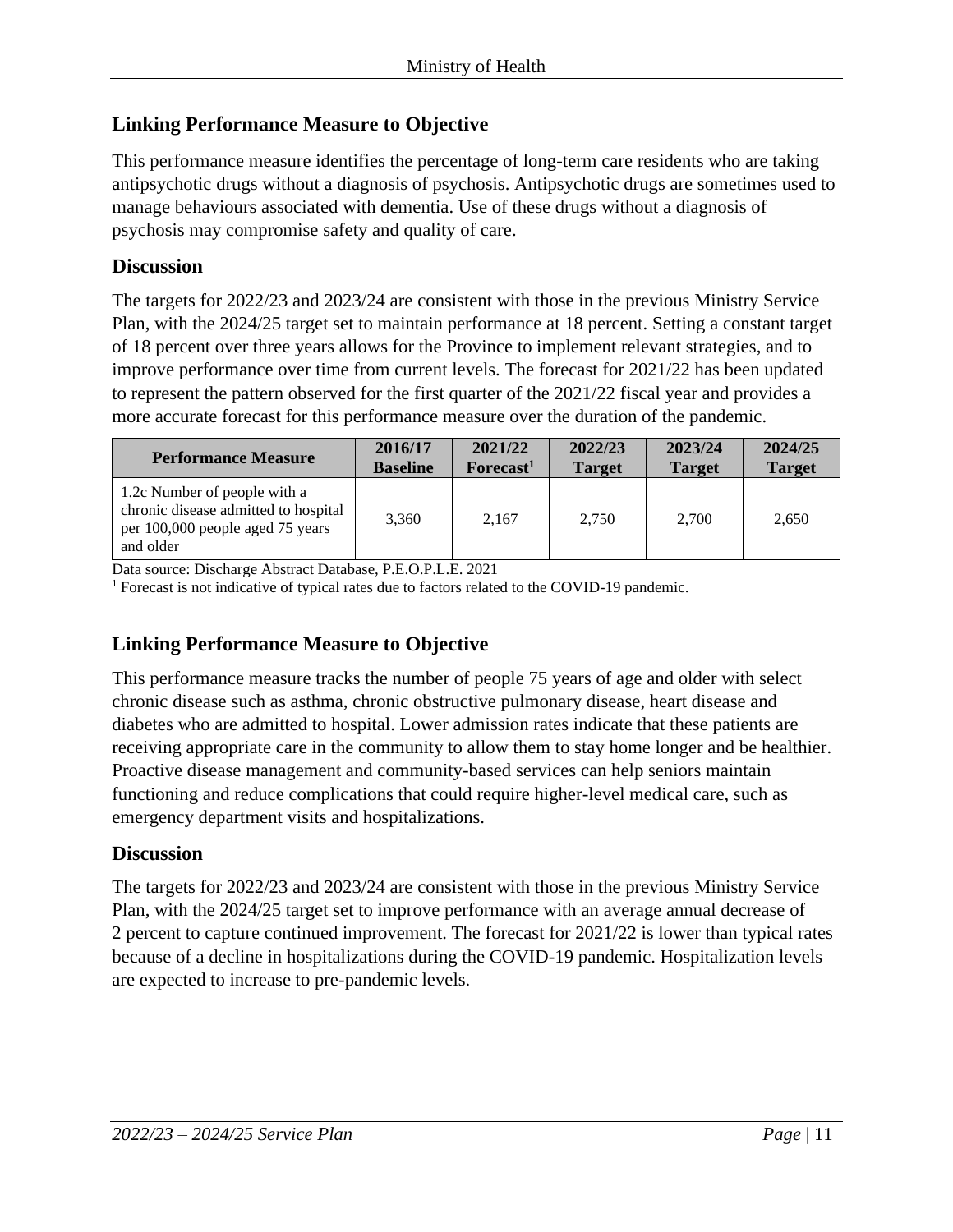#### **Objective 1.3: Improved health outcomes, reduced hospitalizations, and increased access to supports for mental health and substance use challenges through effective community services**

#### **Key Strategies**

- Implement virtual clinic options for people with mild-to-moderate mental health and/or substance use challenges, with a focus on youth aged 12-24.
- Enable more integrated and coordinated approaches to support prevention initiatives and to provide community-based supports and residential treatment services for individuals needing mental health or substance use care.
- Improve access and coordination across specialized services by ensuring clinical and communication pathways are functional between specialized services, acute and primary care services, and in emergency departments.
- Collaborate with the Government of Canada and Indigenous partners to implement a community-driven, Nations-based approach to culturally safe mental health and wellness, and substance use services.
- Support the MMHA with implementation of *A Pathway to Hope: A [roadmap](https://www2.gov.bc.ca/assets/gov/british-columbians-our-governments/initiatives-plans-strategies/mental-health-and-addictions-strategy/bcmentalhealthroadmap_2019web-5.pdf) for making mental health and [addictions](https://www2.gov.bc.ca/assets/gov/british-columbians-our-governments/initiatives-plans-strategies/mental-health-and-addictions-strategy/bcmentalhealthroadmap_2019web-5.pdf) care better for people in British Columbia*, focusing on prevention, early identification, improving access and quality of services, and enhancing child and youth mental health and substance use services.
- Support the MMHA to improve B.C.'s response to the illicit drug toxicity crisis and expand access to harm reduction interventions for vulnerable populations.
- Implement the July 2021 [prescribed](https://www2.gov.bc.ca/assets/gov/overdose-awareness/prescribed_safer_supply_in_bc.pdf) safer supply policy and improve delivery of [Opioid](https://www.camh.ca/-/media/files/oat-info-for-clients.pdf) Agonist [Treatment](https://www.camh.ca/-/media/files/oat-info-for-clients.pdf) and Registered Nurses/Registered Psychiatric Nurses prescribing medications for opioid use disorder.
- Support the MMHA and FNHA with the implementation of FNHA's A [Framework](https://www.fnha.ca/Documents/FNHA-Overdose-Action-Plan-Framework.pdf) for Action: [Responding](https://www.fnha.ca/Documents/FNHA-Overdose-Action-Plan-Framework.pdf) to the Toxic Drug Crisis for First Nations.

| <b>Performance Measure</b>                                                                                 | 2016/17         | 2021/22           | 2022/23       | 2023/24       | 2024/25       |
|------------------------------------------------------------------------------------------------------------|-----------------|-------------------|---------------|---------------|---------------|
|                                                                                                            | <b>Baseline</b> | $\bf{For} exact1$ | <b>Target</b> | <b>Target</b> | <b>Target</b> |
| 1.3 Percent of people admitted for<br>mental illness or substance use who<br>are readmitted within 30 days | 14.7%           | 14.4%             | 13.9%         | 13.8%         | 13.7%         |

Data source: Discharge Abstract Database

<sup>1</sup>Forecast based on 2021/22 O1 data.

#### **Linking Performance Measure to Objective**

Specialized services help improve access to a range of services and supports in the community for persons with mental health and/or substance use issues. These efforts, along with effective discharge planning, can help reduce re-hospitalizations for this patient group.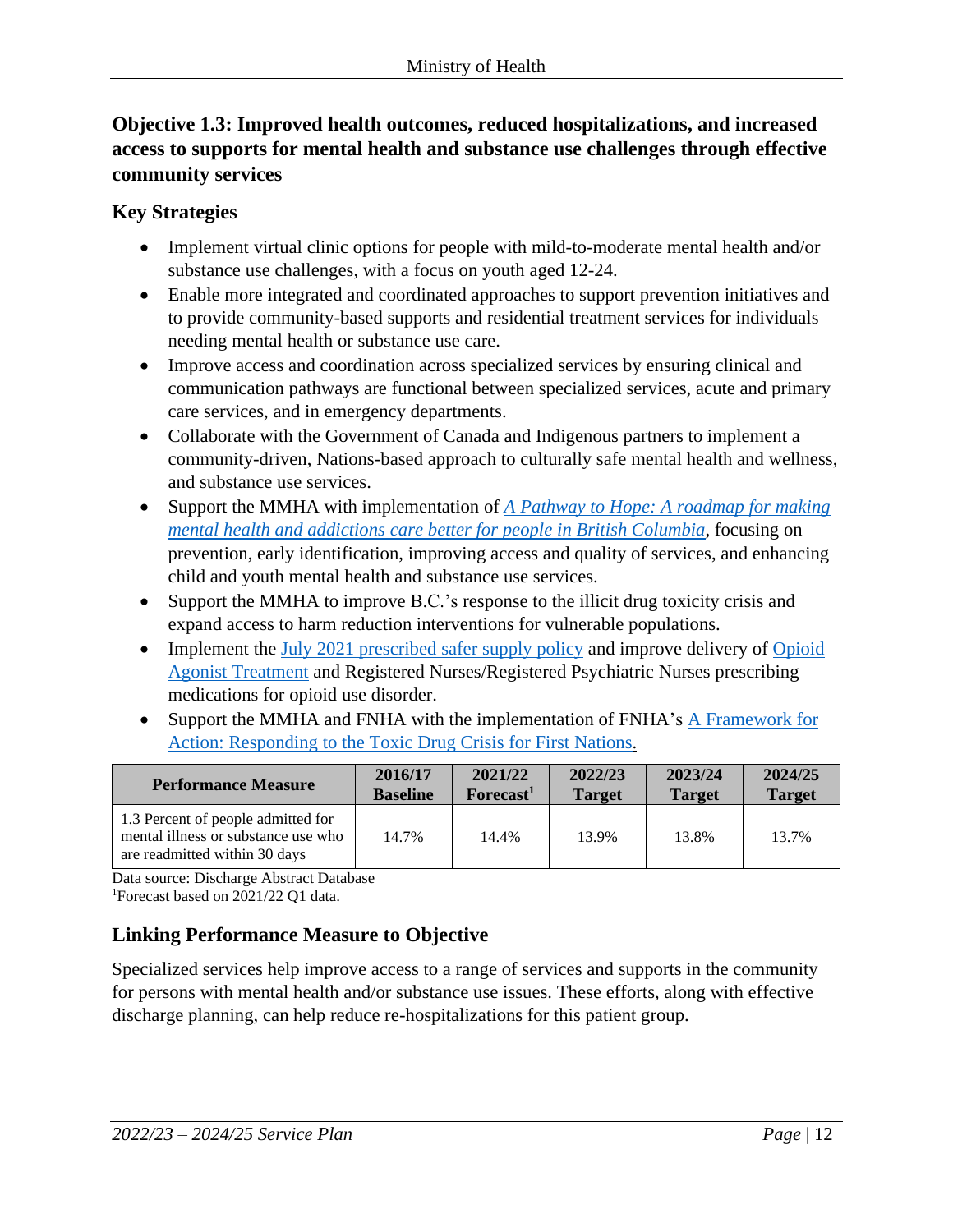#### **Discussion**

The targets for 2022/23 and 2023/24 are consistent with those in the previous Ministry of Health Service Plan. The target for 2024/25 shows further improvement reflecting the lowest provincial rate of this performance measure in the past four years.

#### **Objective 1.4: Timely access to appropriate surgical and diagnostic procedures**

#### **Key Strategies**

- Implement the Ministry's [Commitment to Surgical Renewal](https://www2.gov.bc.ca/assets/gov/health/conducting-health-research/surgical-renewal-plan.pdf) plan to complete the surgeries postponed due to COVID-19 and to meet new demands for surgery.
- Support health authorities to continue to increase surgeries by generating efficiencies, extending hours, optimizing operating rooms, and increasing capacity in the sector.
- Manage waitlists consistently, effectively, and efficiently, and continue to focus on patients through regular contact to confirm that they are ready, willing, and able to undergo surgery.
- Increase essential personnel through focused recruitment, additional training, enhanced retention strategies, and evaluation and implementation of new models of care.
- Further reduce wait times by optimizing and increasing accessibility to diagnostic services, including the addition of MRI scanners, where they are needed most to ensure timely and equitable access for all in B.C.

| <b>Performance Measure</b>     | 2016/17         | 2021/22         | 2022/23       | 2023/24       | 2024/25       |
|--------------------------------|-----------------|-----------------|---------------|---------------|---------------|
|                                | <b>Baseline</b> | <b>Forecast</b> | <b>Target</b> | <b>Target</b> | <b>Target</b> |
| 1.4 Total Operating Room Hours | 545.419         | 597,000         | 676.500       | 682,700       | 689,600       |

Data source: AnaylsisWorks' Lighthouse

<sup>1</sup> Forecast is not indicative of typical rates due to factors related to the COVID-19 pandemic.

#### **Linking Performance Measure to Objective**

This performance measure reflects efforts to allocate surgical resources to increase access for surgical patients and to catch-up the cases lost due to COVID-19 while meeting the growing patient demand now and into the future. Funding, increased capacity (operating room hours), additional health human resources service coordination and process improvements all contribute to the ability to increase operating room hours.

#### **Discussion**

The targets for 2022/23 and 2023/24 are consistent with those in the previous ministry service plan. The target for 2024/25 shows further improvement reflecting an increase of one percent for Total Operating Room Hours. The forecast for 2021/22 is lower than typical rates due to factors related to the COVID-19 pandemic, as well as severe weather events which have impacted ongoing surgical renewal efforts within regions and across the province. This resulted in postponements of surgeries to protect hospital capacity and a redeploy of surgical staff to support other areas of the acute care system.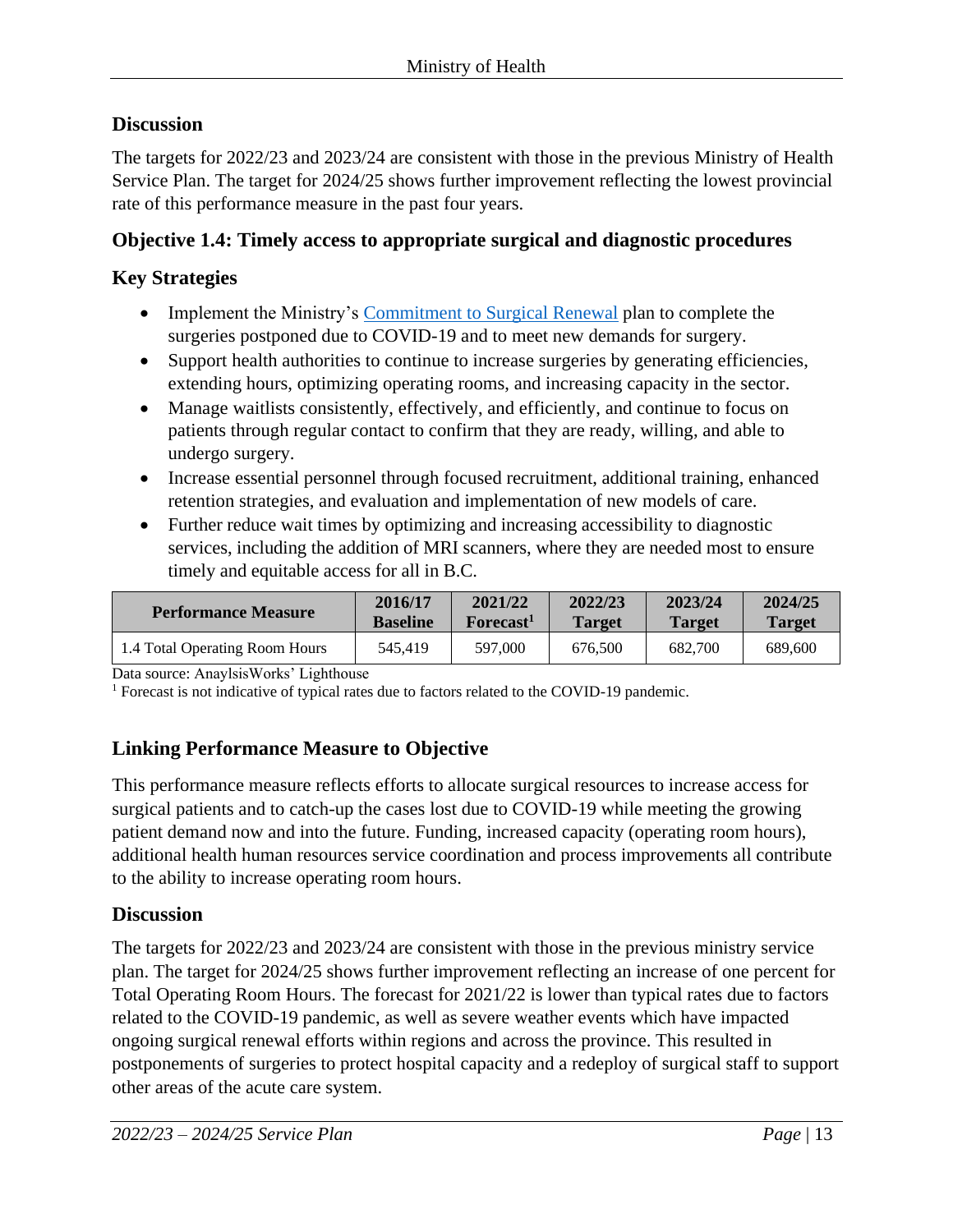#### **Goal 2: Support the health and well-being of all in British Columbia through the delivery of high-quality health services**

This goal focuses on improving and strengthening a range of important and innovative health services through long-term health promotion, illness and injury prevention, and hospital and laboratory medicine programs. This focus will support better, more equitable outcomes, and will meet the diverse needs of all in B.C. in alignment with the foundational principles of addressing systemic racism and increasing equity and accessibility throughout the health sector. The delivery of high-quality, culturally safe, and appropriate health services supports the commitments made under the *[Declaration on the Rights of Indigenous Peoples Act](https://www.bclaws.gov.bc.ca/civix/document/id/complete/statreg/19044)* and the recommendations within the *[In Plain Sight](https://engage.gov.bc.ca/app/uploads/sites/613/2020/11/In-Plain-Sight-Full-Report.pdf)* report. This goal also focuses on preparedness and sustainability to prevent, respond to, and recover from public health emergencies.

#### **Objective 2.1: Effective and equitable population health, health promotion, and illness and injury prevention services**

- Work with the Provincial Health Officer to refresh and maintain the province's pandemic preparedness and resource plan, including financial, technology and resource planning, and supply chain management.
- Work with health care sector partners and professionals to develop and strengthen the delivery of public health initiatives, long-term health promotion, illness and injury prevention services, and clinical preventative screening and diagnostic services.
- Advance the recommendations of the *[In Plain Sight](https://engage.gov.bc.ca/app/uploads/sites/613/2020/11/In-Plain-Sight-Full-Report.pdf)* report to foster a health system based on anti-racism, cultural safety, and humility that works to prevent health disparities caused by Indigenous-specific racism.
- Support local governments and First Nations communities, in partnership with Health Authorities and key stakeholders, to develop and/or update healthy living strategic plans.
- Work with partners to support health protection, and to support emergency preparedness, response, and recovery, while supporting the Province's commitment to climate change adaptation, and the provision of safe drinking water and food safety.
- Work with partners to adopt and implement the BC First Nations, Métis, and Inuit Cultural Safety and Humility organizational standard.
- Develop a suite of indicators to measure and monitor cultural safety for Indigenous patients and their families when accessing health care in B.C.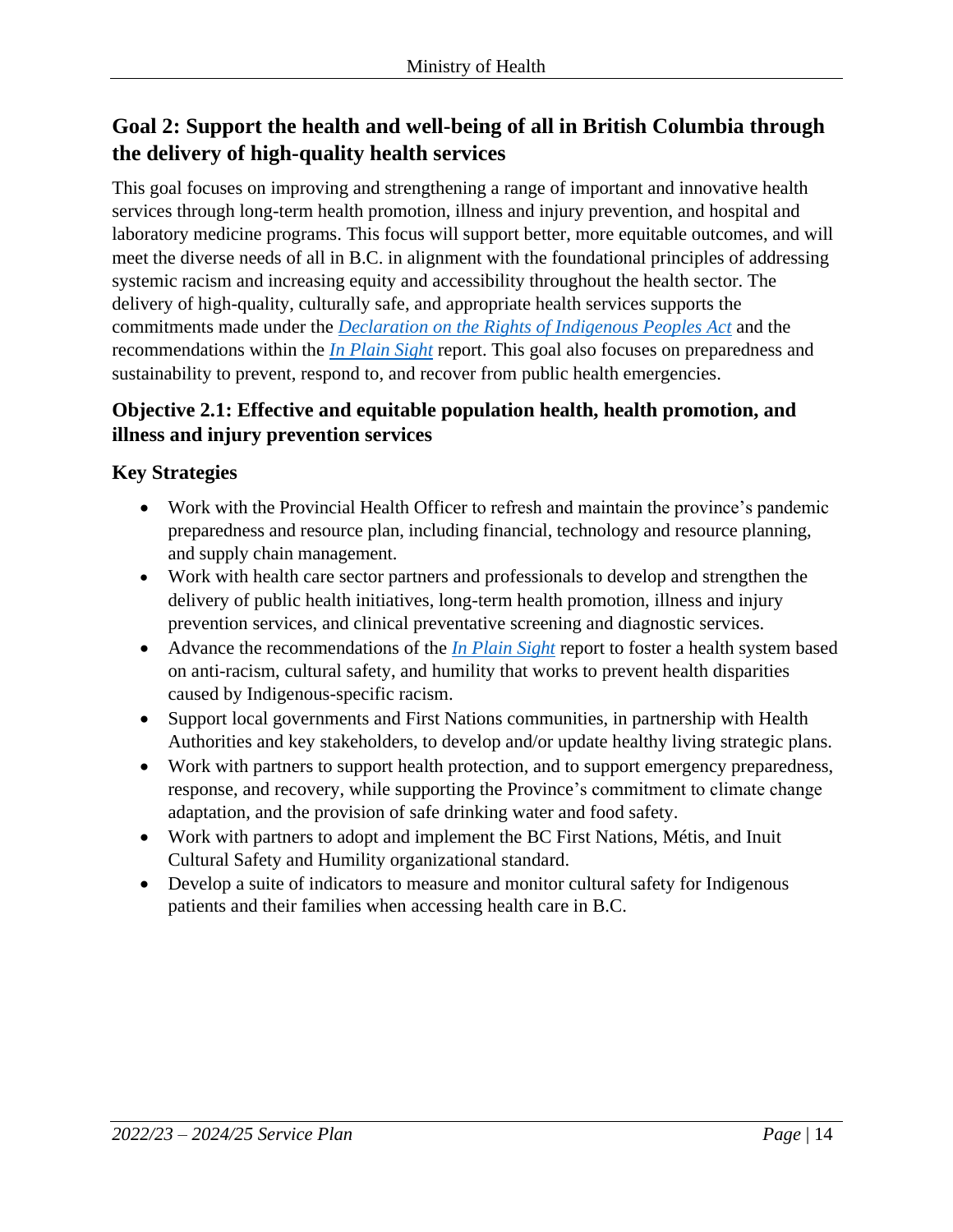| <b>Performance Measure</b>                                                          | 2017/18         | 2021/22               | 2022/23       | 2023/24       | 2024/25       |
|-------------------------------------------------------------------------------------|-----------------|-----------------------|---------------|---------------|---------------|
|                                                                                     | <b>Baseline</b> | Forecast <sup>2</sup> | <b>Target</b> | <b>Target</b> | <b>Target</b> |
| 2.1 Percent of communities that<br>have completed healthy living<br>strategic plans | 62%             | 76%                   | 78%           | 80%           | 81%           |

Data source: Health Authority annual community survey

<sup>2</sup>Forecast for 2021/22 is based on available data as of February 2022

#### **Linking Performance Measure to Objective**

This performance measure focuses on the proportion of the 160 communities in B.C. with healthy living strategic plans, developed in partnership with the Ministry and health authorities. Health Authorities partner with communities to take collaborative action and develop healthy public policy that addresses the determinants of health and chronic disease factors at the community level. These actions and policies promote healthy, active lifestyles, healthy built environments, and social connectedness. Healthy living strategic plans are the product of collaborative relationships among health authorities, local governments, First Nations communities and key stakeholders.

#### **Discussion**

The 2021/22 rate (forecasted) for this performance measure met the target set in the Ministry's previous Service Plan. Health Authorities were able to develop and implement plans despite limited capacity due to factors related to the COVID-19 pandemic. The targets for 2022/23 and 2023/24 match those from the last year's Service Plan, with the 2024/25 target improving by a further one percent.

#### **Objective 2.2: Continued improvement of hospital, pharmaceutical care, laboratory, and diagnostic services**

- Work in partnership with BC Emergency Health Services to improve paramedic-related services, including access to services in Indigenous communities, and fully implement the emergency service transportation and patient support elements of the [Rural, Remote,](https://www2.gov.bc.ca/assets/gov/public-safety-and-emergency-services/emergency-preparedness-response-recovery/gdx/rural-and-remote-covid-19-response-framework.pdf) [First Nations and Indigenous COVID-19 Response Framework.](https://www2.gov.bc.ca/assets/gov/public-safety-and-emergency-services/emergency-preparedness-response-recovery/gdx/rural-and-remote-covid-19-response-framework.pdf)
- Continue to improve the delivery of hospital-based services through health authority targeted program and service delivery improvement initiatives, such as reduction of crowding in hospitals and enhanced patient safety.
- Collaborate with the FNHA to strengthen culturally safe and accessible hospital services that integrate Indigenous-specific knowledge and practices to meet population needs.
- Continue to invest in the province's Fair PharmaCare program.
- Collaborate with health sector partners to implement a cross-sector provincial planning process to support accessible, timely, and culturally safe pathology, laboratory, diagnostic, and pharmaceutical services.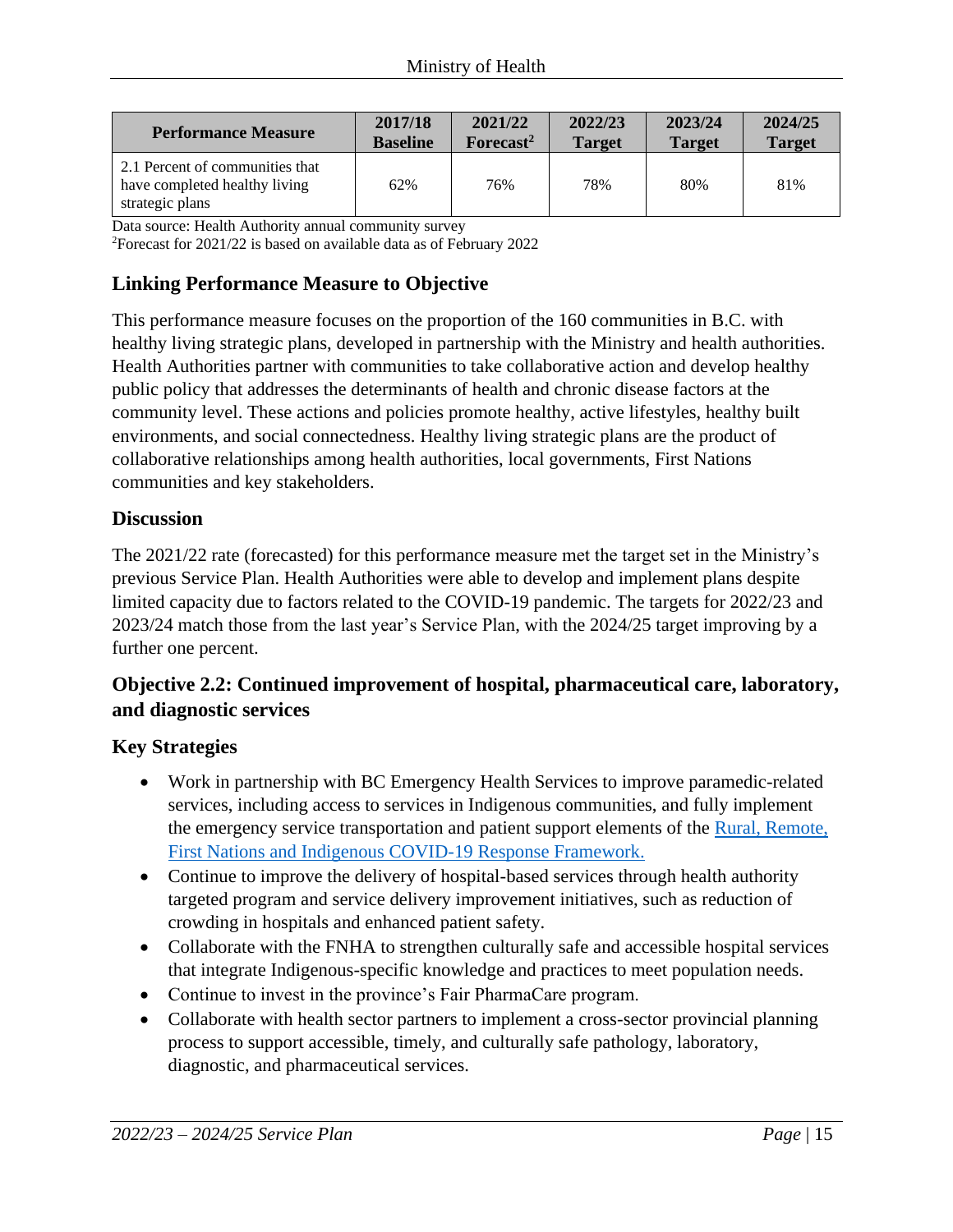• Implement *[The Pharmaceutical Care Management Strategy](https://www2.gov.bc.ca/gov/content/health/practitioner-professional-resources/pharmacare/initiatives/pcms)* to improve pharmaceutical care through increased cross-sector planning and coordination, and through stronger governance for improved oversight of the provisioning, management, and optimal use of pharmaceuticals, related systems, and services for sustainability.

| <b>Performance Measure</b>                                                                                | 2017/18         | 2021/22               | 2022/23       | 2023/24       | 2024/25       |
|-----------------------------------------------------------------------------------------------------------|-----------------|-----------------------|---------------|---------------|---------------|
|                                                                                                           | <b>Baseline</b> | Forecast <sup>1</sup> | <b>Target</b> | <b>Target</b> | <b>Target</b> |
| 2.2 Rate of <i>C.difficile</i> cases<br>associated with a reporting facility<br>per 10,000 inpatient days | 3.8             | 3.5                   | 2.9           | 2.9           | 2.9           |

Data source: Provincial Infection Control Network of British Columbia (PICNet)

<sup>1</sup> Forecast based on 2020/21 data.

#### **Linking Performance Measure to Objective**

Clostridium difficile (C. difficile) is a bacterium that can pose a health risk for people who are taking antibiotics or who have weakened immune systems. Actively monitoring C. difficile infections in acute care facilities and developing evidence-based infection prevention and control guidelines, helps reduce such infections and therefore improves the quality of care and patient safety, protecting both patients and health care providers.

#### **Discussion**

Target levels will be maintained at 2.9 which demonstrates the intention to implement strategies for improvement over the next three years.

#### **Goal 3: Deliver a sustainable public health care system**

This goal focuses on sustainable services through effective, efficient, and integrated provincial health system infrastructure, including human resources, digital and information technology, and meaningful and productive interjurisdictional partnerships to improve organizational capacity that enables equitable service delivery across the health system. This goal also describes how the health sector will continue to foster a culture of innovation throughout the health system to meet the ongoing needs of all in B.C.

#### **Objective 3.1: A sustainable, engaged, skilled and diverse health sector workforce**

- Implement a comprehensive, sector-wide health care human resources strategy focusing on innovative and sustainable short and long-term approaches for recruitment and retention of health care workers, fostering an engaged, culturally safe, equitable, and respectful work environment.
- Ensure that Indigenous priorities are incorporated into provincial health workforce planning, including prioritizing the hiring of a health care workforce that better represents the diverse communities it serves.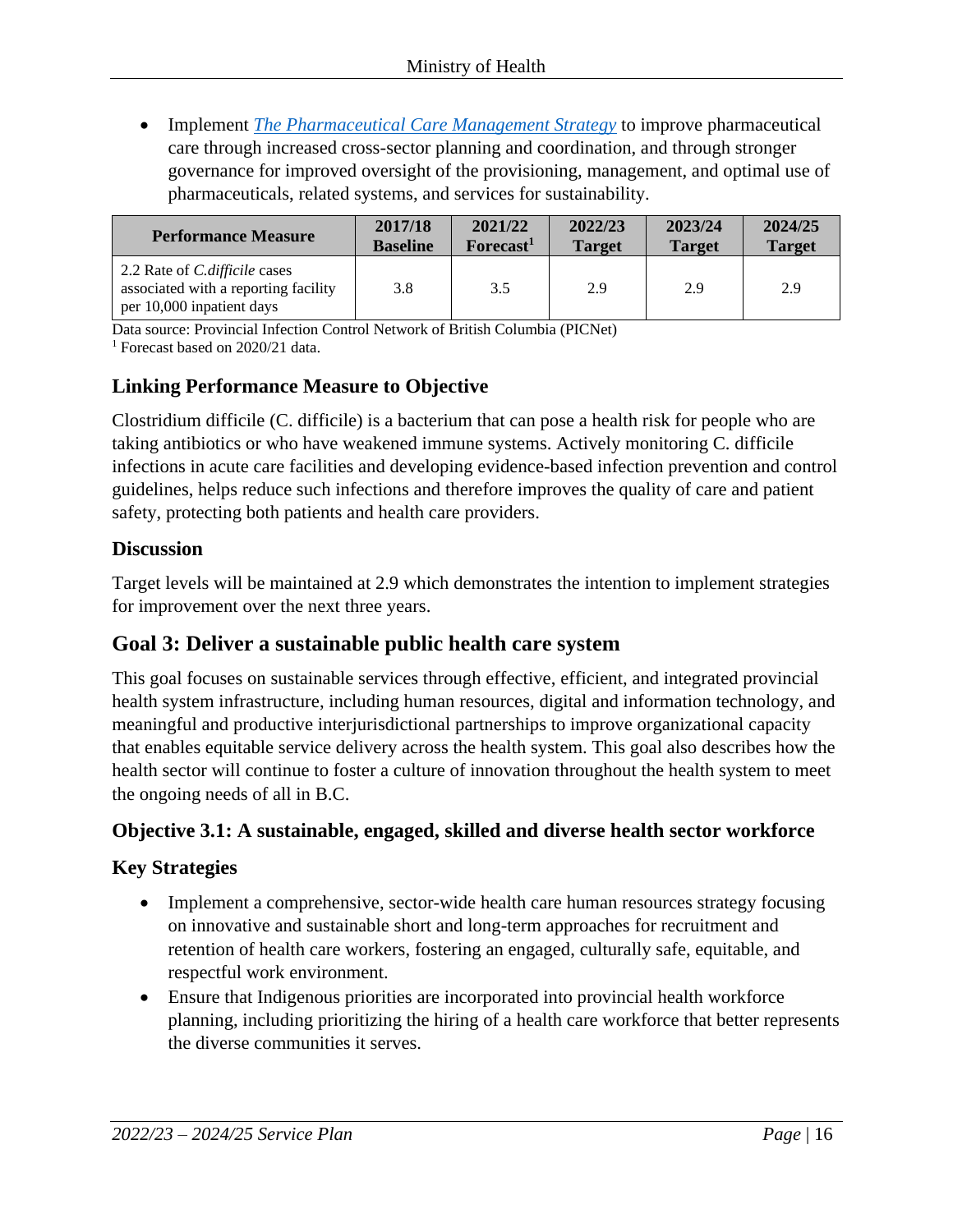- Work with health sector partners to implement strategies to reduce violence in the workplace, to protect the health and safety of health care workers, and to implement the *[National Standard of Canada for Psychological Health and Safety](https://mentalhealthcommission.ca/national-standard/)*.
- Improve the Province's credential recognition process and licensing so that people trained in other countries can more quickly and easily provide their skills and knowledge in B.C.
- Promote workforce sustainability in long-term care and assisted living facilities through the [Health Career Access Program.](https://www.choose2care.ca/hcap/)

| <b>Performance Measure</b>                                                                        | 2016            | 2021                  | 2022          | 2023          | 2024          |
|---------------------------------------------------------------------------------------------------|-----------------|-----------------------|---------------|---------------|---------------|
|                                                                                                   | <b>Baseline</b> | Forecast <sup>1</sup> | <b>Target</b> | <b>Target</b> | <b>Target</b> |
| 3.1 Nursing and allied health<br>professionals overtime hours as a<br>percent of productive hours | 3.8%            | 6.4%                  | 3.8%          | 3.8%          | 3.8%          |

Data source: Health Sector Compensation Information System

#### **Linking Performance Measure to Objective**

Overtime is a key indicator of the overall health of a workplace. Later year targets for this measure maintain overtime rates against expected growth in demand. By addressing underlying causes of overtime, efficiencies can be gained that help promote both patient and caregiver safety while also reducing unnecessary costs to the health system.

#### **Discussion**

In the Ministry's previous Service Plan, targets for future years were set equal to the baseline year value of 3.8 percent. The most recent data from 2021 Q3 shows an overtime rate at 6.4 percent, the highest overtime rate seen since the baseline was determined in 2016, due to factors related to the COVID-19 pandemic. In addition to the impacts of the pandemic, B.C. continues to face additional challenges such as national and international competition for Health Care workers, as well as the shift in how they work (e.g., opting for casual work over fulltime permanent positions). The Ministry is intent on implementing strategies for improvement and target a return to the historical baseline beginning in 2022.

<sup>1</sup> Forecast based on 2021 Q3. Forecast is not indicative of typical rates due to factors related to the COVID-19 pandemic.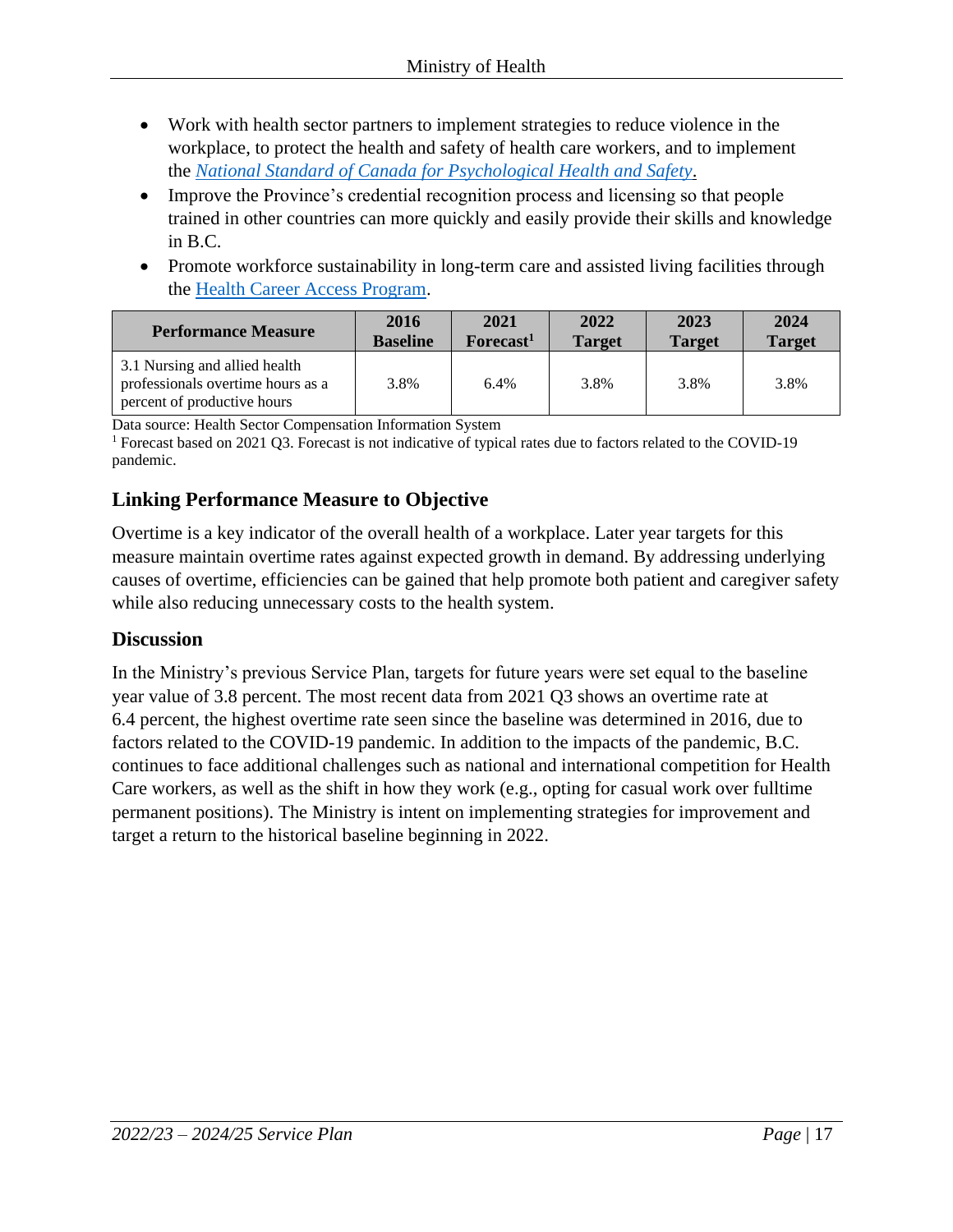#### **Objective 3.2: Enable sustainable health sector innovation for quality population and patient health care**

Innovation and partnerships are critical for the long-term sustainability of B.C.'s health care system. This objective focuses on positioning the health care system to focus on new and effective ideas using a system-wide approach for both clinical and administrative practices. Using innovative approaches will support health needs at both an individual and population level for all in British Columbia.

- Modernize digital health and health resource management information systems, bolster health sector cyber-security policies, and update the legislative framework to enable digital health initiatives.
- Foster a culture and environment of innovation throughout the health system, implementing new ideas through targeted program and service delivery improvement initiatives.
- Work with academic experts and the health authorities to undertake research initiatives for improved primary, clinical and community care, and that support service delivery, innovative treatments, and continuous quality improvement.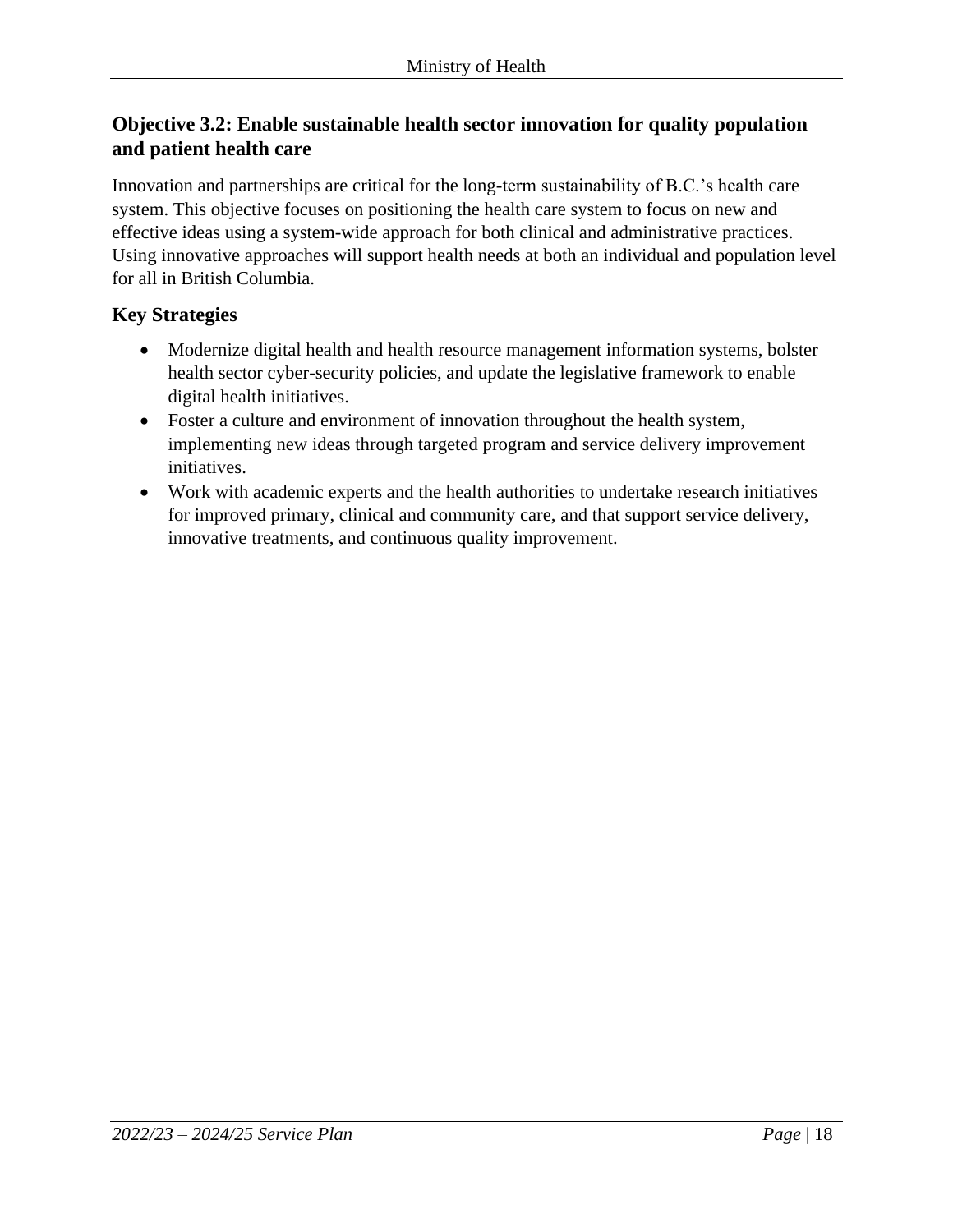# <span id="page-18-0"></span>**Financial Summary**

| <b>Core Business Area</b>                               | 2021/22<br><b>Restated</b><br>Estimates <sup>1</sup>                     | 2022/23<br><b>Estimates</b> | 2023/24<br>Plan | 2024/25<br><b>Plan</b> |  |  |  |  |
|---------------------------------------------------------|--------------------------------------------------------------------------|-----------------------------|-----------------|------------------------|--|--|--|--|
| <b>Operating Expenses (\$000)</b>                       |                                                                          |                             |                 |                        |  |  |  |  |
| <b>Health Programs</b>                                  |                                                                          |                             |                 |                        |  |  |  |  |
| <b>Regional Services</b>                                | 16,547,635                                                               | 17,539,818                  | 18,052,927      | 18,627,195             |  |  |  |  |
| <b>Medical Services Plan</b>                            | 5,550,427                                                                | 6,069,225                   | 6,306,325       | 6,494,825              |  |  |  |  |
| Pharmacare                                              | 1,470,454                                                                | 1,513,972                   | 1,538,972       | 1,563,972              |  |  |  |  |
| <b>Health Benefits Operations</b>                       | 49,158                                                                   | 49,158                      | 50,190          | 51,690                 |  |  |  |  |
| <b>Recoveries from Health Special</b><br><b>Account</b> | (147, 250)                                                               | (147,250)                   | (147,250)       | (147,250)              |  |  |  |  |
| <b>Executive and Support Services</b>                   | 264,546                                                                  | 283,722                     | 294,259         | 309,259                |  |  |  |  |
| <b>Health Special Account</b>                           | 147,250                                                                  | 147,250                     | 147,250         | 147,250                |  |  |  |  |
| <b>Total</b>                                            | 23,882,220                                                               | 25,455,895                  | 26,242,673      | 27,046,941             |  |  |  |  |
|                                                         | <b>Ministry Capital Expenditures (Consolidated Revenue Fund) (\$000)</b> |                             |                 |                        |  |  |  |  |
| <b>Executive and Support Services</b>                   | 242                                                                      | 30                          | 30              | 30                     |  |  |  |  |
| <b>Total Capital Expenditures</b>                       | 242                                                                      | 30                          | 30              | 30                     |  |  |  |  |
| Capital Plan (\$000)                                    |                                                                          |                             |                 |                        |  |  |  |  |
| <b>Health Facilities</b>                                | 1,406,522                                                                | 1,656,542                   | 1,960,948       | 2,533,170              |  |  |  |  |
| <b>Total Capital Grants</b>                             | 1,406,552                                                                | 1,656,542                   | 1,960,948       | 2,533,170              |  |  |  |  |

<sup>1</sup> For comparative purposes, amounts shown for 2021/22 have been restated to be consistent with the presentation of the *2022/23 Estimates*.

\* Further information on program funding and vote recoveries is available in th[e Estimates and Supplement to the](http://www.bcbudget.gov.bc.ca/)  [Estimates.](http://www.bcbudget.gov.bc.ca/)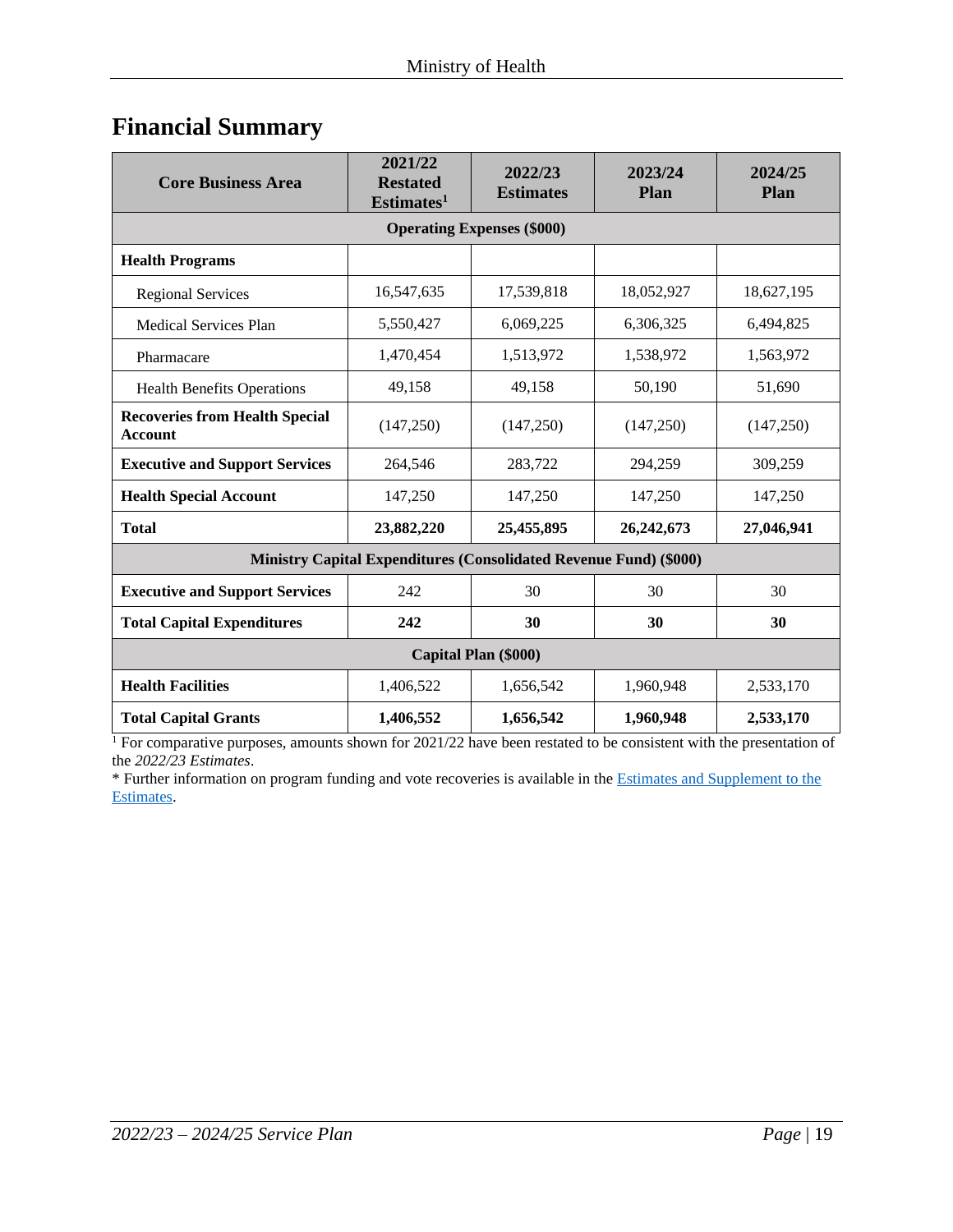#### <span id="page-19-0"></span>**Health Authorities Sector Resource Summary**

As required under the *Budget Transparency and Accountability Act*, British Columbia's health authorities are included in the Government Reporting Entity. The health authorities have been primary service delivery organizations for the public health sector for several years and many of the performance measures and targets included in the Ministry's 2022/23 – 2024/25 Service Plan are related to services delivered by the health authorities. The majority of the health authorities' revenue and a substantial portion of the funding for capital acquisitions are provided by the Province in the form of grants from Ministry budgets.

| <b>Health Authorities and</b><br><b>Hospital Societies</b> | 2021/22<br><b>Forecast</b> | 2022/23<br><b>Budget</b> | 2023/24<br><b>Plan</b> | 2024/25<br><b>Plan</b> |  |  |  |
|------------------------------------------------------------|----------------------------|--------------------------|------------------------|------------------------|--|--|--|
| <b>Combined Income Statement (\$000)</b>                   |                            |                          |                        |                        |  |  |  |
| <b>Total Revenue</b> <sup>1</sup>                          | 20,675                     | 19.644                   | 20.434                 | 20,511                 |  |  |  |
| Total Expense <sup>2</sup>                                 | 20,675                     | 19.644                   | 20.434                 | 20,511                 |  |  |  |
| Net Results <sup>3</sup>                                   | 0,000                      | 0,000                    | 0,000                  | 0,000                  |  |  |  |

<sup>1</sup>Revenue: Includes Provincial revenue from the Ministry of Health, plus revenues from the federal government, copayments (which are client contributions for accommodation in care facilities), fees and licenses and other revenues.

<sup>2</sup> Expenses: Provides for a range of health care services, including primary care and public health programs, acute care and tertiary services, mental health services, home care and home support, assisted living and residential care.

<sup>3</sup> The 2021/22 Forecast is based on third quarter approved information provided by the health authorities and hospital societies. The 2021/22 Forecast, 2022/23 Budget, 2023/24 Plan and 2024/25 Plan are adjusted for interentity transactions between these agencies.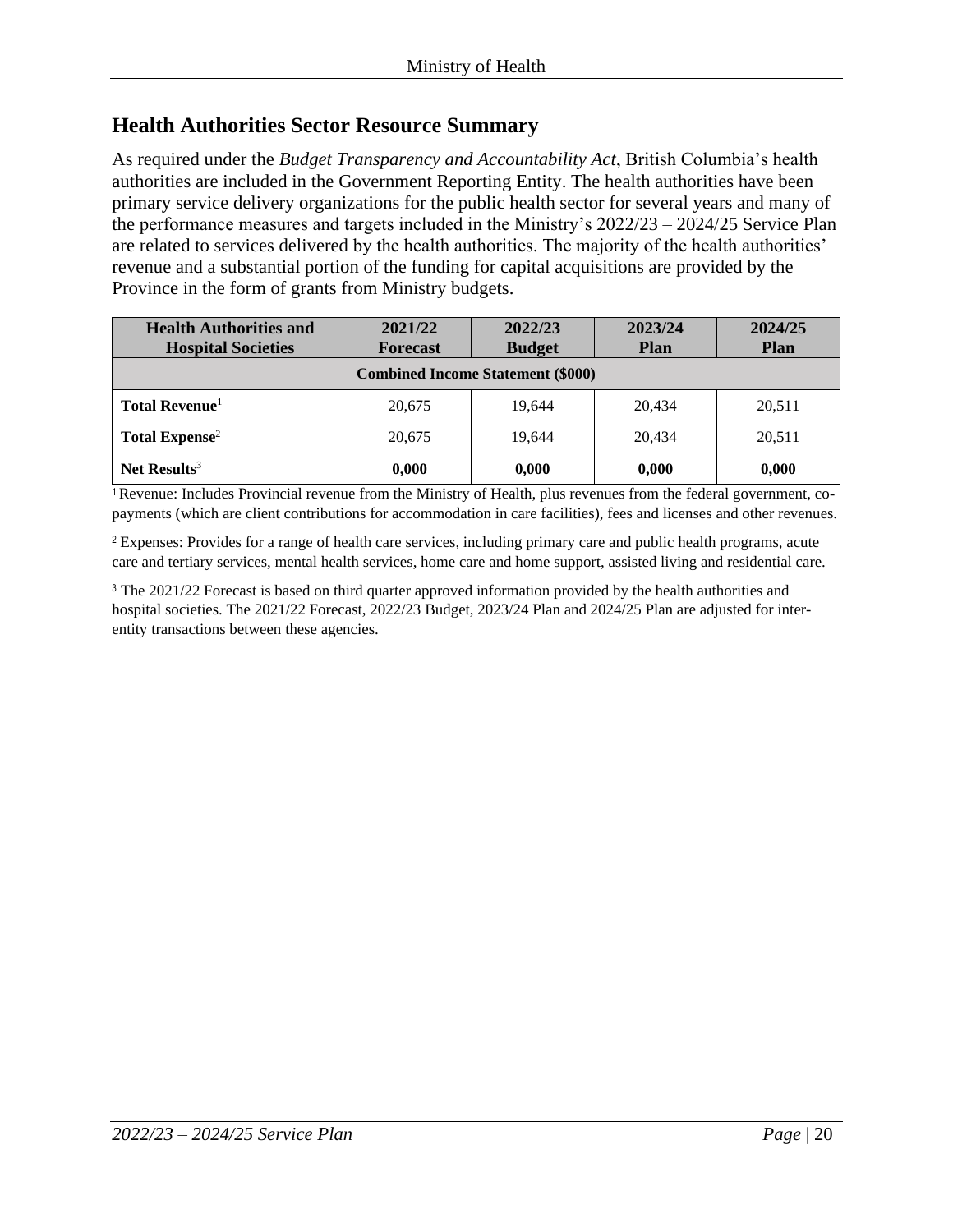#### **Capital Expenditures**

| <b>Major Capital Projects (over \$50 million)</b> | <b>Targeted</b><br><b>Year of</b><br><b>Completion</b> | Project<br><b>Cost to</b><br><b>Dec 31.</b><br>$2021$ (\$m) | <b>Estimated</b><br><b>Cost to</b><br>Complete<br>\$m) | Approved<br><b>Anticipated</b><br><b>Total Cost</b><br>\$m) |
|---------------------------------------------------|--------------------------------------------------------|-------------------------------------------------------------|--------------------------------------------------------|-------------------------------------------------------------|
| <b>Royal Inland Hospital Patient Care Tower</b>   | 2025                                                   | 298                                                         | 119                                                    | 417                                                         |

A new 107-bed patient care tower at Royal Inland Hospital in Kamloops will improve patient experience and outcomes by significantly increasing the number of single-patient rooms, providing new and larger operating rooms, and expanding the existing emergency department. Construction of the new patient care tower started in fall 2018 and it is scheduled to be open to patients in February 2022. Internal renovations to the emergency department, pediatric unit and morgue are scheduled to begin in 2022 and complete in 2025.

For more information, please see the website at:

[http://www.llbc.leg.bc.ca/public/pubdocs/bcdocs2018\\_2/686370/capital-project-plan-royal-inland-hospital.pdf](http://www.llbc.leg.bc.ca/public/pubdocs/bcdocs2018_2/686370/capital-project-plan-royal-inland-hospital.pdf)

| <b>Vancouver General Hospital Operating</b><br><b>Rooms Renewal - Phase 1</b> | 2021 |  | 102 |
|-------------------------------------------------------------------------------|------|--|-----|
| $\sim$                                                                        |      |  |     |

The Vancouver General Hospital Operating Room (OR) project will modernize the operating rooms to create appropriately-sized operating rooms leading to better services and outcomes for patients. This phase of the Vancouver General Hospital OR renewal project includes construction of 16 new ORs and a 40-bed perioperative care unit. The \$102 million project will enable Vancouver General Hospital to increase the number of surgeries performed and to reduce the cancellation rate for scheduled cases. OR construction started in 2019 and completed in May 2021.

For more information, please see the website at:

[http://www.llbc.leg.bc.ca/public/pubdocs/bcdocs2017/669312/capital\\_project\\_plan\\_vgh\\_or\\_renewal\\_project\\_pha](http://www.llbc.leg.bc.ca/public/pubdocs/bcdocs2017/669312/capital_project_plan_vgh_or_renewal_project_phase1.pdf) [se1.pdf](http://www.llbc.leg.bc.ca/public/pubdocs/bcdocs2017/669312/capital_project_plan_vgh_or_renewal_project_phase1.pdf)

| <b>Children's and Women's Hospital</b><br>Redevelopment | 2020 |  |  | 666 |
|---------------------------------------------------------|------|--|--|-----|
|---------------------------------------------------------|------|--|--|-----|

The redevelopment of BC Children's Hospital and BC Women's Hospital was completed in three phases. The first phase included expansion of the neonatal intensive care unit by three beds, expansion space for the UBC Faculty of Medicine, and construction of a new 2,400 square metre Clinical Support Building.

Construction of the second phase of the project was substantially complete in summer 2017 and consisted of the demolition of A-Wing, L-Wing and Medical Education and Research Unit building, construction of a new 59,400 square metre Teck Acute Care Centre (TACC), and renovations to the BC Women's Urgent Assessment Room in the 1982 Building. The TACC opened for patients on October 29, 2017.

The third phase included a 10-bed expansion of single room maternity care, and relocation of the Sunny Hill Health Centre for Children into renovated space in the 1982 Building at the Oak Street campus. Government approved the Phase 3 business plan in spring 2016. The project will improve delivery of patient-centred care by creating optimal patient access and patient flow, improve operational efficiency/capacity for inpatient services by consolidating and developing space designed to current pediatric care standards, and provide flexible spaces to support changes in health care models. Construction of Phase 3 reached substantial completion and opened to patients in summer 2020. The capital cost of the redevelopment project is estimated at \$666 million, including a \$144 million contribution from the BC Children's Hospital Foundation.

For more information, please see the website at: [www.health.gov.bc.ca/library/publications/year/2010/BCCW-](file://///SFP.IDIR.BCGOV/S114/S15017/Planning/11.%20MoH%20Service%20Plans/2022-23%20Service%20Plan/www.health.gov.bc.ca/library/publications/year/2010/BCCW-CapitalProjectPlan.pdf)[CapitalProjectPlan.pdf](file://///SFP.IDIR.BCGOV/S114/S15017/Planning/11.%20MoH%20Service%20Plans/2022-23%20Service%20Plan/www.health.gov.bc.ca/library/publications/year/2010/BCCW-CapitalProjectPlan.pdf)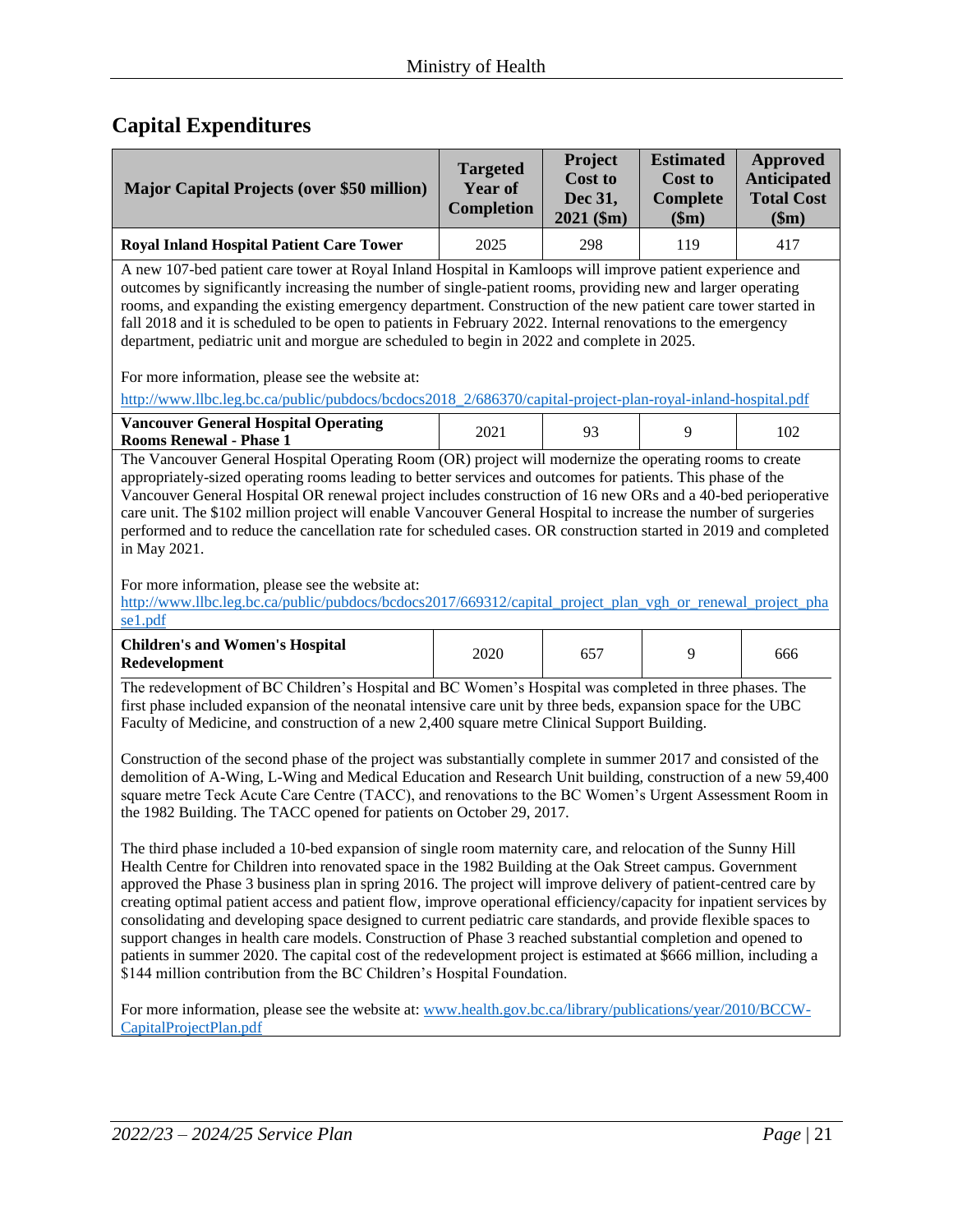| <b>Penticton Regional Hospital - Patient</b><br><b>Care Tower</b>                                                                                                                                                                                                                                                                                                                                                                                                                                                                                                                                                                                                                                                                                                                                                                                                                                                                                                                                                                                                                                                                                                                                             | 2022 | 283 | 25    | 308   |  |
|---------------------------------------------------------------------------------------------------------------------------------------------------------------------------------------------------------------------------------------------------------------------------------------------------------------------------------------------------------------------------------------------------------------------------------------------------------------------------------------------------------------------------------------------------------------------------------------------------------------------------------------------------------------------------------------------------------------------------------------------------------------------------------------------------------------------------------------------------------------------------------------------------------------------------------------------------------------------------------------------------------------------------------------------------------------------------------------------------------------------------------------------------------------------------------------------------------------|------|-----|-------|-------|--|
| The Patient Care Tower (PCT) project was planned in two phases. Phase 1 construction of the new 25,582 square                                                                                                                                                                                                                                                                                                                                                                                                                                                                                                                                                                                                                                                                                                                                                                                                                                                                                                                                                                                                                                                                                                 |      |     |       |       |  |
| metre PCT started in April 2016 and included a new surgical services centre and 84 medical/surgical inpatient<br>beds in single patient rooms. The PCT opened to patients on April 29, 2019.                                                                                                                                                                                                                                                                                                                                                                                                                                                                                                                                                                                                                                                                                                                                                                                                                                                                                                                                                                                                                  |      |     |       |       |  |
| Phase 2 involves renovation of vacant areas in the current hospital to allow for the expansion of the emergency<br>department, as well as renovations to existing support areas. To improve the model of care and patient outcomes,<br>the project will apply evidence-based design principles and health care facility design and construction standards<br>that all have a patient-centred design philosophy. Phase 2 renovations are underway with completion planned for<br>2022. The capital cost of the project is estimated at \$308 million. Costs are shared between Government, the<br>Interior Health Authority, Okanagan Similkameen Regional Hospital District, and the South Okanagan<br>Similkameen Medical Foundation.                                                                                                                                                                                                                                                                                                                                                                                                                                                                        |      |     |       |       |  |
| For more information, please see the website at:                                                                                                                                                                                                                                                                                                                                                                                                                                                                                                                                                                                                                                                                                                                                                                                                                                                                                                                                                                                                                                                                                                                                                              |      |     |       |       |  |
| http://www.llbc.leg.bc.ca/public/pubdocs/bcdocs2018 2/687290/capital-project-plan-penticton-regional-<br>hospital.pdf                                                                                                                                                                                                                                                                                                                                                                                                                                                                                                                                                                                                                                                                                                                                                                                                                                                                                                                                                                                                                                                                                         |      |     |       |       |  |
| <b>Royal Columbian Hospital Redevelopment</b><br>- Phase 1                                                                                                                                                                                                                                                                                                                                                                                                                                                                                                                                                                                                                                                                                                                                                                                                                                                                                                                                                                                                                                                                                                                                                    | 2020 | 245 | 6     | 251   |  |
| approximately 13,000 square metre LEED Gold mental health and substance use building, plus four levels of<br>parking, a new energy centre and relocation of the helipad. This project will improve operational efficiencies,<br>expand clinical programs in mental health to address capacity issues, increase energy efficiency by 20-30<br>percent, and eliminate the current risk of power systems failure with a post-disaster building.<br>The project resulted in the creation of a modern facility designed to deliver exemplary clinical outcomes and<br>provide a patient-centred approach to health care delivery, while increasing safety for patients and staff. The<br>preferred design-build proponent was selected in December 2016. Construction started in early 2017, completed<br>in spring 2020, and the facility opened to patients in July 2020. The capital cost of the project is estimated at<br>\$251 million. The RCH Foundation is contributing \$9 million with the balance provided by the Province.<br>For more information, please see the website at:<br>http://www.llbc.leg.bc.ca/public/pubdocs/bcdocs2018 2/686374/capital-project-plan-royal-columbian-<br>hospital.pdf  |      |     |       |       |  |
| <b>Royal Columbian Hospital Redevelopment</b><br>$-$ Phases 2 & 3                                                                                                                                                                                                                                                                                                                                                                                                                                                                                                                                                                                                                                                                                                                                                                                                                                                                                                                                                                                                                                                                                                                                             | 2026 | 186 | 1,058 | 1,244 |  |
| Phase 2 of the RCH redevelopment project consists of a 348-bed, 11-storey, approximately 55,000 square metre<br>Acute Care Tower with an underground parkade and heliport on top of the building. Phase 3 consists of critical<br>enabling works to support the RCH campus' increased capacity and to improve the delivery of patient care. It<br>includes upgrades and expansion of the services located in the Health Care Centre and Columbia Tower.<br>Upon completion of Phases 2 and 3, there will be an increase in RCH campus inpatient capacity of over<br>50 percent to a total of 675 beds. The project will address growing service needs, help ease congestion, improve<br>patient-centred outcomes, introduce advanced medical technologies, and enhance the working environment for<br>health professionals. Construction on the tower started in early 2021 and is expected to complete in 2025 and<br>open to patients in April 2025. Phase 3 renovations are expected to be complete in 2026. The capital cost of the<br>project is estimated at \$1.244 billion. The RCH Foundation is contributing \$30 million with the balance<br>provided by the Province and Fraser Health Authority. |      |     |       |       |  |
| For more information, please see the website at:                                                                                                                                                                                                                                                                                                                                                                                                                                                                                                                                                                                                                                                                                                                                                                                                                                                                                                                                                                                                                                                                                                                                                              |      |     |       |       |  |

<http://www.llbc.leg.bc.ca/public/pubdocs/bcdocs2017/669855/20170626130516.pdf>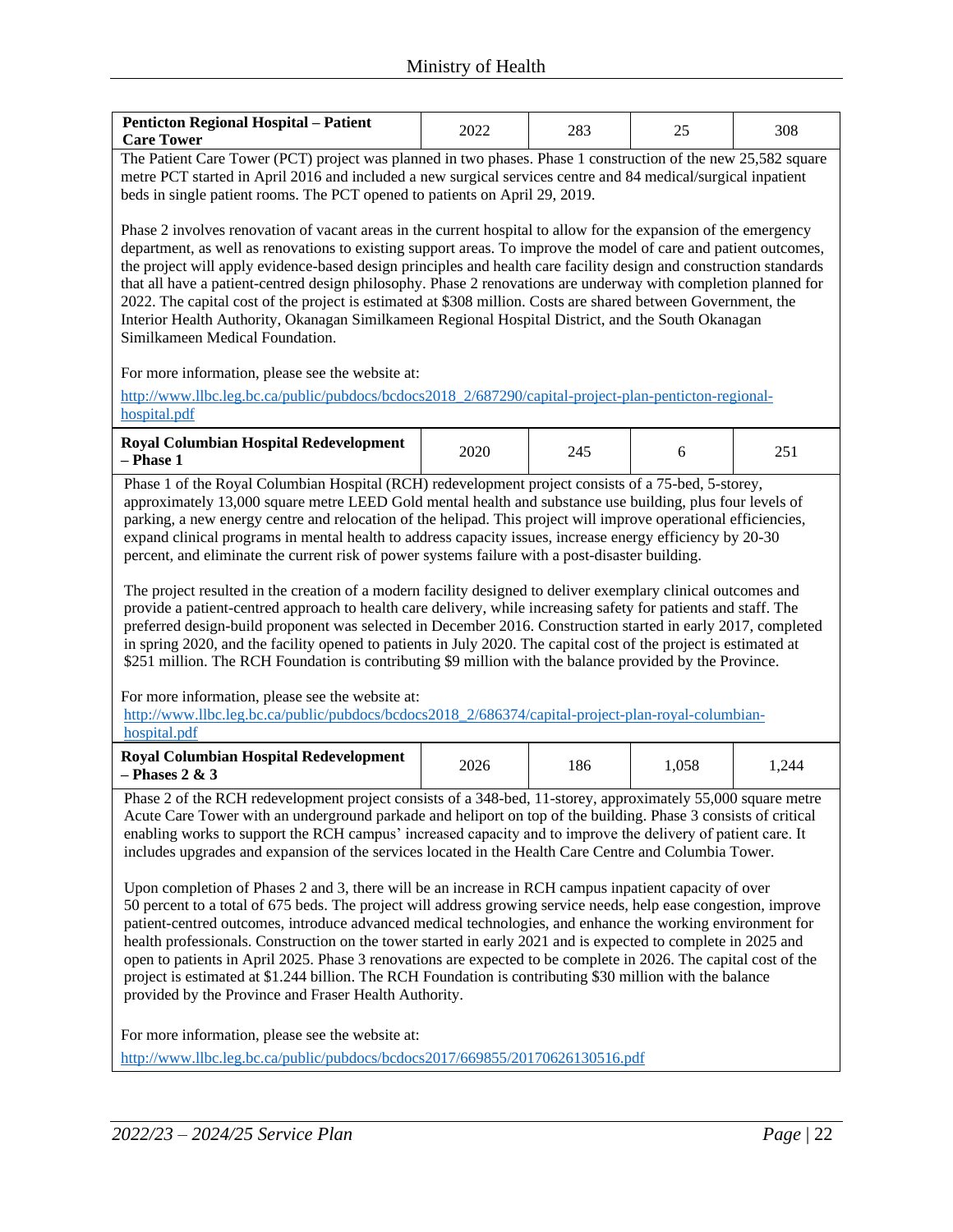| <b>Peace Arch Hospital Renewal</b>                                                                                                                                                                                                                                                                                                                                                                                                                                                                                                                                                                                                                                                                                                                                                                                                                                                                                                                                                                                                                                               | 2022 | 67             | 24  | 91  |  |  |
|----------------------------------------------------------------------------------------------------------------------------------------------------------------------------------------------------------------------------------------------------------------------------------------------------------------------------------------------------------------------------------------------------------------------------------------------------------------------------------------------------------------------------------------------------------------------------------------------------------------------------------------------------------------------------------------------------------------------------------------------------------------------------------------------------------------------------------------------------------------------------------------------------------------------------------------------------------------------------------------------------------------------------------------------------------------------------------|------|----------------|-----|-----|--|--|
| The Peace Arch Hospital Renewal project will improve patient experience and outcomes by providing new and<br>larger operating rooms and expanding pre/post patient care and clinical support spaces. A new medical device<br>reprocessing department will be relocated below the emergency department (ED) allowing for improved access<br>to sterilized surgical equipment. The existing ED will be renovated and expanded to accommodate increased<br>treatment spaces and a new mental health unit. Construction started in December 2018 and is expected to be<br>complete in 2022.<br>The total capital cost of the project is estimated at \$91 million. The Peace Arch Hospital Foundation is                                                                                                                                                                                                                                                                                                                                                                             |      |                |     |     |  |  |
| contributing \$38 million with the balance provided by the Fraser Health Authority and the Province.                                                                                                                                                                                                                                                                                                                                                                                                                                                                                                                                                                                                                                                                                                                                                                                                                                                                                                                                                                             |      |                |     |     |  |  |
| For more information, please see the website at:                                                                                                                                                                                                                                                                                                                                                                                                                                                                                                                                                                                                                                                                                                                                                                                                                                                                                                                                                                                                                                 |      |                |     |     |  |  |
| http://www.llbc.leg.bc.ca/public/pubdocs/bcdocs2017/669856/20170626124423.pdf                                                                                                                                                                                                                                                                                                                                                                                                                                                                                                                                                                                                                                                                                                                                                                                                                                                                                                                                                                                                    |      |                |     |     |  |  |
| <b>Red Fish Healing Centre for Mental Health</b><br>and Addiction - $\theta$ aqi? ław?anaq lelam<br>(previously Centre for Mental Health and<br><b>Addictions</b> )                                                                                                                                                                                                                                                                                                                                                                                                                                                                                                                                                                                                                                                                                                                                                                                                                                                                                                              | 2021 | 124            | 7   | 131 |  |  |
| The new 105-bed facility will be located on səmiq və?elə (pronounced Suh-MEE-kwuh-EL-uh), which means<br>"The Place of the Great Blue Heron" in Coquitlam, and will replace the current Burnaby Centre for Mental<br>Health and Addictions. Construction of the new facility is expected to complete in summer 2021. The new<br>facility will be a more therapeutic space for those living with complex mental health challenges and<br>substance-use issues. The capital cost of the project is estimated at \$131 million and is fully funded by the<br>Province.                                                                                                                                                                                                                                                                                                                                                                                                                                                                                                              |      |                |     |     |  |  |
| <b>Dogwood Complex Residential Care</b>                                                                                                                                                                                                                                                                                                                                                                                                                                                                                                                                                                                                                                                                                                                                                                                                                                                                                                                                                                                                                                          | 2022 | 11             | 47  | 58  |  |  |
| The \$58 million replacement 150-bed long-term care facility will be located on Lot 5 of the Pearson Dogwood<br>site in Vancouver. The project is to be funded by Vancouver Coastal Health Authority from net sale proceeds<br>from the sale of the combined Pearson and Dogwood properties. Construction started in November 2020 and is<br>expected to complete in December 2022.                                                                                                                                                                                                                                                                                                                                                                                                                                                                                                                                                                                                                                                                                              |      |                |     |     |  |  |
| For more information, please see the website at:<br>http://www.llbc.leg.bc.ca/public/pubdocs/bcdocs2020/689677/689677 Dogwod Complex Residential Care Re                                                                                                                                                                                                                                                                                                                                                                                                                                                                                                                                                                                                                                                                                                                                                                                                                                                                                                                         |      |                |     |     |  |  |
| placement.pdf                                                                                                                                                                                                                                                                                                                                                                                                                                                                                                                                                                                                                                                                                                                                                                                                                                                                                                                                                                                                                                                                    |      |                |     |     |  |  |
| Lions Gate Hospital - New Acute Care<br><b>Facility</b>                                                                                                                                                                                                                                                                                                                                                                                                                                                                                                                                                                                                                                                                                                                                                                                                                                                                                                                                                                                                                          | 2024 | $\overline{4}$ | 306 | 310 |  |  |
| Construction of the new six-storey Acute Care Facility (ACF) will replace 108 outdated and undersized inpatient<br>beds, expand the perioperative suite (including eight new universal operating rooms), create a new surgical<br>daycare and post-anaesthetic recovery room to support new and existing ORs, and provide a new replacement<br>medical device reprocessing department and new outpatient clinics and support services.<br>Renovations will be made to existing infrastructure to facilitate integration of the new ACF with existing<br>buildings. Construction is planned to begin in July 2021 and complete in 2024. The capital cost of the project is<br>estimated at \$310 million. The Lions Gate Hospital Foundation will be contributing \$96 million with \$70 million<br>provided by Vancouver Coastal Health Authority and the balance provided by the Province.<br>For more information, please see the website at:<br>http://www.llbc.leg.bc.ca/public/pubdocs/bcdocs2020/692060/692060 Lions Gate Hospital New Acute Care<br>Facility July2018.pdf |      |                |     |     |  |  |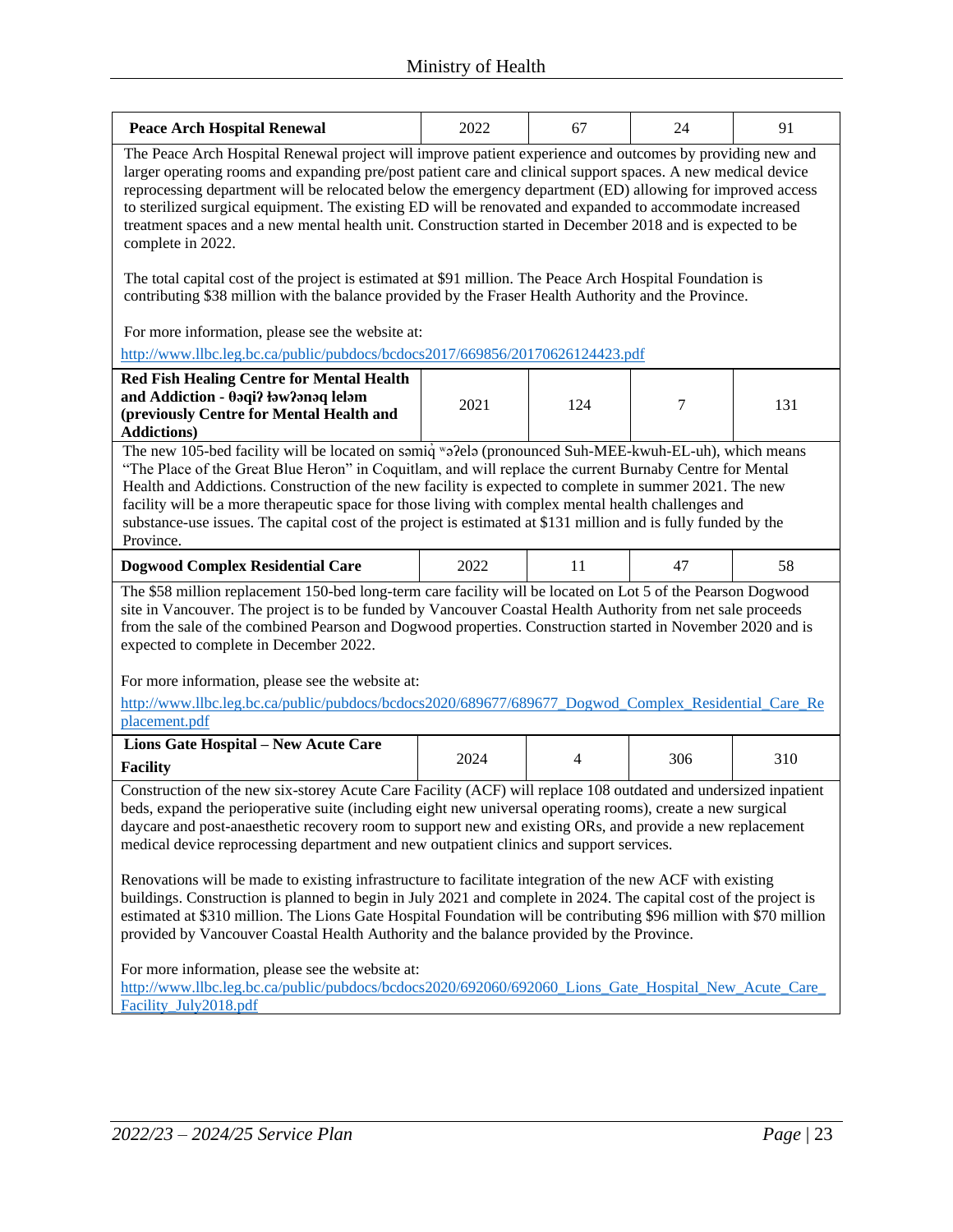| <b>New St. Paul's Hospital</b>                                                                                                                                                                                                                                                                                                                                                                                                                                                                                                                                                                                                                                                                                                                                                                                                                                                                                                                                                                                                                                                                                                                                                                                                                                                                                                            | 2027 | 30 | 2,144 | 2,174 |  |
|-------------------------------------------------------------------------------------------------------------------------------------------------------------------------------------------------------------------------------------------------------------------------------------------------------------------------------------------------------------------------------------------------------------------------------------------------------------------------------------------------------------------------------------------------------------------------------------------------------------------------------------------------------------------------------------------------------------------------------------------------------------------------------------------------------------------------------------------------------------------------------------------------------------------------------------------------------------------------------------------------------------------------------------------------------------------------------------------------------------------------------------------------------------------------------------------------------------------------------------------------------------------------------------------------------------------------------------------|------|----|-------|-------|--|
| The project to build a New St. Paul's Hospital at the Station Street site in Vancouver will result in a new core<br>hospital (acute care centre and outpatient care centre) with capacity for 548 inpatient beds, a new and larger<br>emergency department, a surgical suite, specialty outpatient clinics and an underground parkade. Construction<br>began in May 2021 and the project is expected to be complete in 2027. The capital cost of the project is estimated<br>at \$2.174 billion with \$125 million to be provided from the St. Paul's Foundation, \$1.327 billion from the<br>Province, and \$722 million from Providence Health Care.                                                                                                                                                                                                                                                                                                                                                                                                                                                                                                                                                                                                                                                                                    |      |    |       |       |  |
| <b>Mills Memorial Hospital Replacement</b>                                                                                                                                                                                                                                                                                                                                                                                                                                                                                                                                                                                                                                                                                                                                                                                                                                                                                                                                                                                                                                                                                                                                                                                                                                                                                                | 2026 | 98 | 525   | 623   |  |
| The Mills Memorial Hospital replacement project will replace the existing hospital originally built in 1959. The<br>new hospital will include 83 inpatient beds, an increase of 39 beds over the existing capacity. There will be four<br>operating rooms and 20 emergency department treatment spaces. The project also includes the relocation and<br>expansion of the Seven Sisters facility, which accommodates a regional mental health rehabilitation and recovery<br>program, on the Mills Memorial Hospital site. The new hospital will meet the needs of a Level 3 Trauma Centre.<br>Construction is planned to start in spring 2021 and the project is expected to complete in 2026. The capital cost<br>of the project is estimated at \$623 million. The North West Regional Hospital District is contributing<br>approximately \$110 million with the balance provided by the Province.<br>For more information, please see the website at:<br>http://www.llbc.leg.bc.ca/public/pubdocs/bcdocs2020/703045/703045_Capital_Project_Plan_Mills_Memorial_<br>Hospital Redevelopment May2019.pdf                                                                                                                                                                                                                                  |      |    |       |       |  |
| <b>Burnaby Hospital Redevelopment - Phase</b><br>1                                                                                                                                                                                                                                                                                                                                                                                                                                                                                                                                                                                                                                                                                                                                                                                                                                                                                                                                                                                                                                                                                                                                                                                                                                                                                        | 2027 | 14 | 598   | 612   |  |
| The Burnaby Hospital Redevelopment Phase 1 project involves construction of a new six-storey 83-bed<br>Inpatient/Outpatient Tower and new energy centre, renovation and expansion of the Support Facilities Building<br>(SFB), and renovation of the Nursing Tower. The new Tower will accommodate relocated services, including<br>medical/surgical inpatient unit, outpatient services, consolidated maternity/labour and delivery unit, a mental<br>health and substance use (MHSU) inpatient unit, and MHSU short stay assessment and treatment unit.<br>Renovation and expansion of the SFB will improve access to care by providing additional operating rooms,<br>medical device reprocessing department, additional parking, and renovations to key support services.<br>Renovation of the Nursing Tower will permit the relocation of the medical and surgical inpatient unit and<br>various administrative and support services. The project also includes the demolition of the Cascade and West<br>Wing Buildings to make way for future development. Construction started in summer 2021 and is expected to<br>be completed in fall 2027.<br>The total capital cost of the project is estimated at \$612 million. The Burnaby Hospital Foundation is<br>contributing \$34 million with the balance provided by the Province. |      |    |       |       |  |
| For more information, please see the website at:<br>$111 - 111 - 1 - 1 - 1 - 11$<br>$0.001$ $715000$ $715000$ $1$ $D$<br>$\sim$ 1 m 1                                                                                                                                                                                                                                                                                                                                                                                                                                                                                                                                                                                                                                                                                                                                                                                                                                                                                                                                                                                                                                                                                                                                                                                                     |      |    |       |       |  |

[http://www.llbc.leg.bc.ca/public/pubdocs/bcdocs2021/715939/715939\\_1Burnaby\\_Hospital\\_Redevelopment\\_Co](http://www.llbc.leg.bc.ca/public/pubdocs/bcdocs2021/715939/715939_1Burnaby_Hospital_Redevelopment_Combined_BTAA_Capital_Project_Plan_2020_02_20.pdf) [mbined\\_BTAA\\_Capital\\_Project\\_Plan\\_2020\\_02\\_20.pdf](http://www.llbc.leg.bc.ca/public/pubdocs/bcdocs2021/715939/715939_1Burnaby_Hospital_Redevelopment_Combined_BTAA_Capital_Project_Plan_2020_02_20.pdf)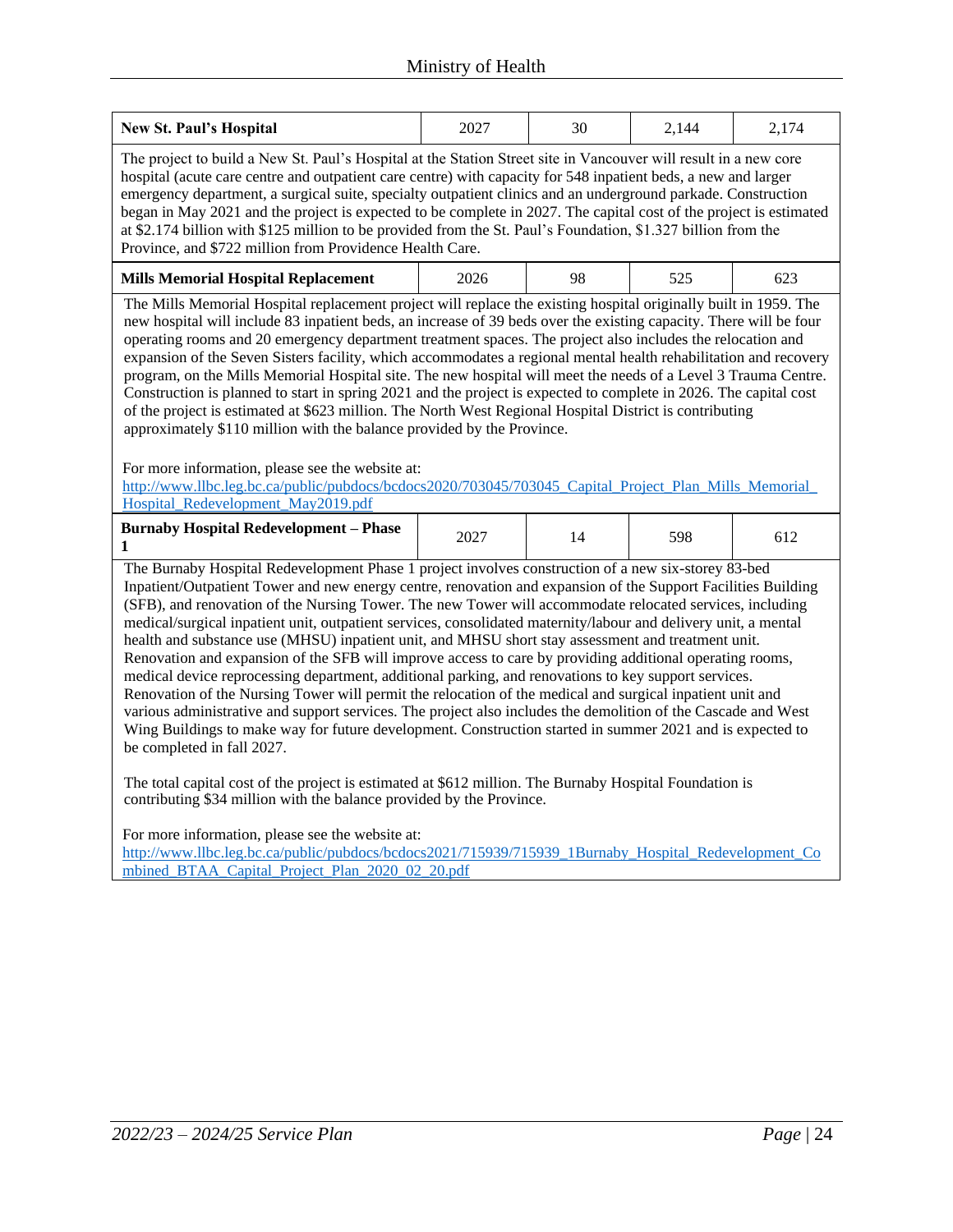| <b>Cariboo Memorial Hospital</b><br>Redevelopment                                                                                                                                                                                                                                                                                                                                                                                                                                                                                                                                                                                                                                                                                                                                                                                                                                                                                                                                                                                                                                                                    | 2026 | 4  | 214 | 218 |  |
|----------------------------------------------------------------------------------------------------------------------------------------------------------------------------------------------------------------------------------------------------------------------------------------------------------------------------------------------------------------------------------------------------------------------------------------------------------------------------------------------------------------------------------------------------------------------------------------------------------------------------------------------------------------------------------------------------------------------------------------------------------------------------------------------------------------------------------------------------------------------------------------------------------------------------------------------------------------------------------------------------------------------------------------------------------------------------------------------------------------------|------|----|-----|-----|--|
| The Cariboo Memorial Hospital (CMH) redevelopment project is a two-phased project on the CMH campus.<br>Phase 1 includes construction of a 3-storey addition. Phase 2 includes renovation of vacated spaces in the existing<br>hospital. Once the project is complete the redeveloped CMH will include 53 inpatient beds, an increase of 25<br>beds over the existing capacity. The project also includes a new acute adult inpatient psychiatric unit (included in<br>the 53 inpatient beds), a new and larger emergency department and an increase in surface parking stalls. Phase 1<br>(new addition) construction is planned to start in spring 2022 and complete in summer 2024. Phase 2<br>(renovations) construction is planned to start in summer 2024 and complete in fall 2025, with the facility<br>available to patients in early 2026. The capital cost of the project is estimated at \$218 million. The Cariboo<br>Chilcotin Regional Hospital District is contributing approximately \$87 million with the balance provided by the<br>Province.<br>For more information, please see the website at: |      |    |     |     |  |
| http://www.llbc.leg.bc.ca/public/pubdocs/bcdocs2020/703046/703046 Capital Project Plan Cariboo Memorial<br>Hospital Redevelopment August 1 2019.pdf                                                                                                                                                                                                                                                                                                                                                                                                                                                                                                                                                                                                                                                                                                                                                                                                                                                                                                                                                                  |      |    |     |     |  |
| <b>Stuart Lake Hospital Replacement</b>                                                                                                                                                                                                                                                                                                                                                                                                                                                                                                                                                                                                                                                                                                                                                                                                                                                                                                                                                                                                                                                                              | 2024 | 5  | 111 | 116 |  |
| The Stuart Lake Hospital (SLH) replacement project is a replacement of the existing SLH on the current site in<br>Fort St. James. Once complete, the existing facility will be demolished to make way for parking. The new<br>hospital will be three times larger than the current facility, with 27 beds, including 18 long-term care beds. There<br>will also be an emergency department with two treatment rooms, a trauma bay and ambulance bay. The hospital<br>will feature a primary care centre that will consolidate services currently being offered in Fort St. James to one<br>location. Construction is expected to begin in spring 2022 and complete in fall 2024. The capital cost of the<br>project is estimated at \$116 million. The Stuart Nechako Regional Hospital District is contributing \$18 million<br>with the balance provided by the Province.                                                                                                                                                                                                                                          |      |    |     |     |  |
| <b>Cowichan District Hospital Replacement</b>                                                                                                                                                                                                                                                                                                                                                                                                                                                                                                                                                                                                                                                                                                                                                                                                                                                                                                                                                                                                                                                                        | 2026 | 15 | 872 | 887 |  |
| The Cowichan District Hospital replacement project will replace the existing hospital originally built in 1967.<br>The new hospital will be built on a 22-acre greenfield site on Bell McKinnon Road. The new hospital will include<br>204 inpatient beds, an increase of 70 beds. There will be seven operating rooms, 36 emergency department<br>treatment spaces, and a Level 1 Nursery to support more newborns to stay locally when additional care is needed.<br>Construction is planned to start in spring 2022 and complete in spring 2026. The new hospital is anticipated to<br>open to patients in fall of 2026. The capital cost of the project is estimated at \$887 million. The Cowichan Valley<br>Regional Hospital District is contributing approximately \$282 million with the balance provided by the Province.                                                                                                                                                                                                                                                                                  |      |    |     |     |  |
| Dawson Creek & District Hospital<br><b>Replacement</b>                                                                                                                                                                                                                                                                                                                                                                                                                                                                                                                                                                                                                                                                                                                                                                                                                                                                                                                                                                                                                                                               | 2026 | 3  | 375 | 378 |  |
| The Dawson Creek & District Hospital (DCDH) replacement project is a replacement of the existing hospital on<br>a 10-acre greenfield site in Dawson Creek on the nearby Northern Lights College campus. The new DCDH will<br>be approximately 4,000 square metres larger than the existing hospital and will deliver a total of 70 inpatient beds,<br>an increase of 24 beds. The project also includes an expansion of the emergency department, surgical and<br>operating space, and ambulatory care services. Construction is planned to begin in fall 2022 and the new facility<br>is planned to open for patient care in summer 2026. The capital cost of the project is estimated at \$378 million.<br>The Peace River Regional Hospital District is providing approximately \$131 million towards the project with the<br>balance provided by the Province.                                                                                                                                                                                                                                                   |      |    |     |     |  |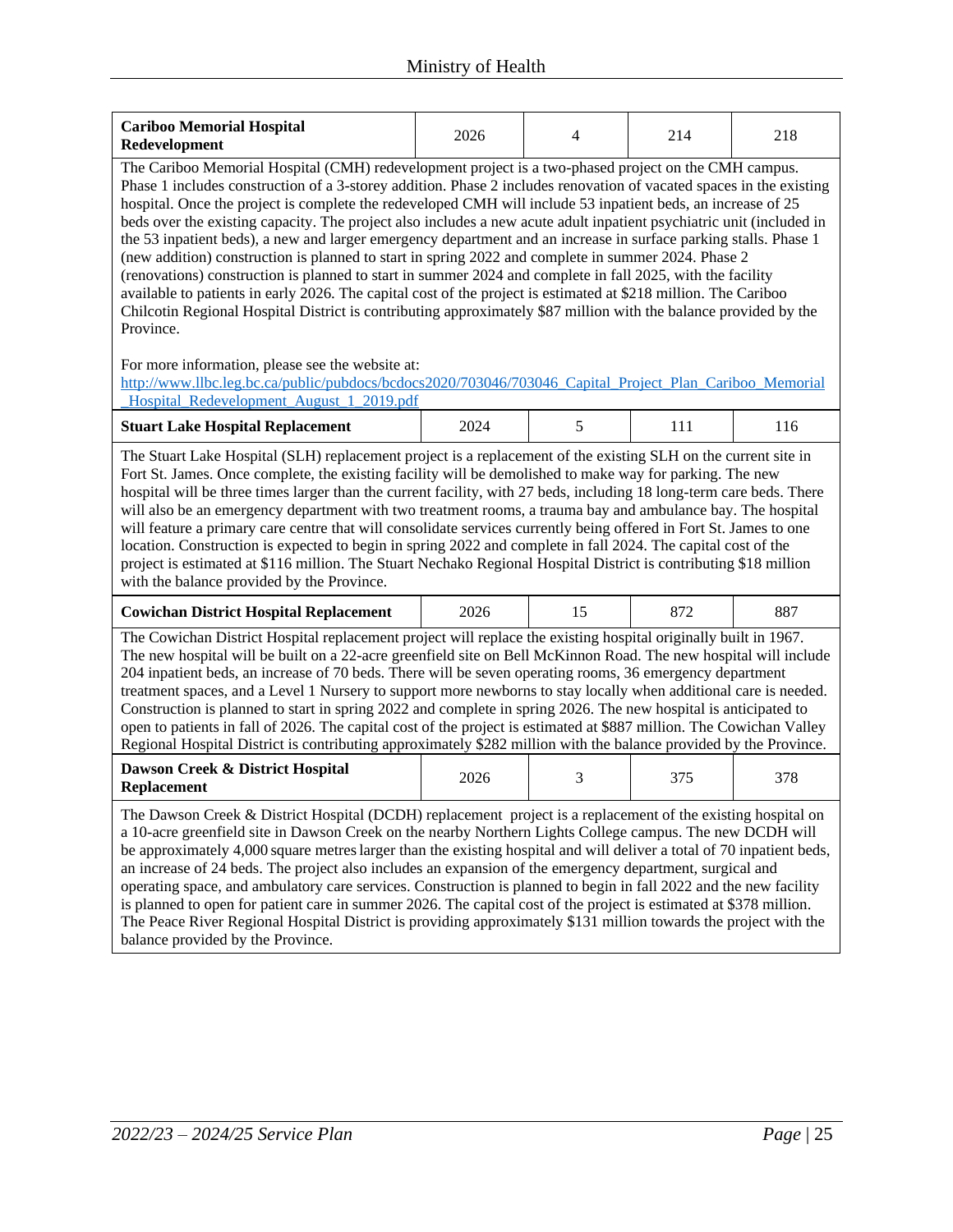| <b>New Surrey Hospital and Cancer Centre</b>                                                                                                                                                                                                                                                                                                                                                                                                                                                                                                                                                                                                                                                                                                                                                                                                                                                                                                                                                                                                                                                         | 2027 |  | 1,658 | 1,660 |  |
|------------------------------------------------------------------------------------------------------------------------------------------------------------------------------------------------------------------------------------------------------------------------------------------------------------------------------------------------------------------------------------------------------------------------------------------------------------------------------------------------------------------------------------------------------------------------------------------------------------------------------------------------------------------------------------------------------------------------------------------------------------------------------------------------------------------------------------------------------------------------------------------------------------------------------------------------------------------------------------------------------------------------------------------------------------------------------------------------------|------|--|-------|-------|--|
| The New Surrey Hospital and Cancer Centre (NSHCC) will help meet the needs of a growing and aging<br>population in Surrey. The scope of the project includes 168 inpatient beds, emergency department, medical<br>imaging department that includes computed tomography (CT) and magnetic resonance imaging (MRI), surgical<br>suite, pharmacy, laboratory, and academic space. The new cancer centre will include an oncology ambulatory<br>care unit, chemotherapy, radiation therapy, functional imaging including PET/CT, cyclotron, and space for six<br>linear accelerators (five equipped at opening). The scope of the project also includes a childcare centre and<br>underground and surface parking. The new hospital will be designed to achieve zero on-site carbon emissions and<br>will be one of the first hospitals to achieve this status in Canada. Construction is planned to begin in summer<br>2023 and the new facility is planned to open for patients in summer 2027. The capital cost of the project is<br>estimated at \$1.66 billion and is fully funded by the Province. |      |  |       |       |  |
| <b>Richmond Hospital Redevelopment</b><br>2031<br>861<br>861<br>$\Omega$                                                                                                                                                                                                                                                                                                                                                                                                                                                                                                                                                                                                                                                                                                                                                                                                                                                                                                                                                                                                                             |      |  |       |       |  |
| The Richmond Hospital (RH) redevelopment project is a multi-phased project on the RH site that includes a new<br>acute care tower. The new acute care tower will replace the original North Tower, which opened in 1964. The<br>redevelopment will result in 353 inpatient beds on the campus for an increase of 113 beds. The new acute care<br>tower will include 216 beds (of the 353 beds) all of which will be single occupancy. The project also includes 82<br>Emergency Department care spaces (an increase of 22 spaces), 11 operating rooms (an increase of three), eight<br>procedure rooms (an increase of three), 69 Pre- and Post-Care surgical spaces (an increase of 43) and an<br>expanded Medical Imaging Suite.                                                                                                                                                                                                                                                                                                                                                                   |      |  |       |       |  |

Phase 1 of the project includes program relocation, demolition of the Rotunda and Park Centre buildings and site preparation for the new tower. Phase 2 of the project includes the procurement and construction of the new tower. Phase 3 of the project includes renovations of the South Tower and Phase 4 is the demolition of the North Tower and Power Plant. Construction of the tower is expected to begin in 2024 and be open for patients in 2027 with the renovations to the South Tower and Demolition of the North Tower completing in 2031. The capital cost of the project is estimated at \$861 million and is funded by the Province (\$791 million), Richmond Hospital Foundation (\$40 million) and Vancouver Coastal Health Authority (\$30 million).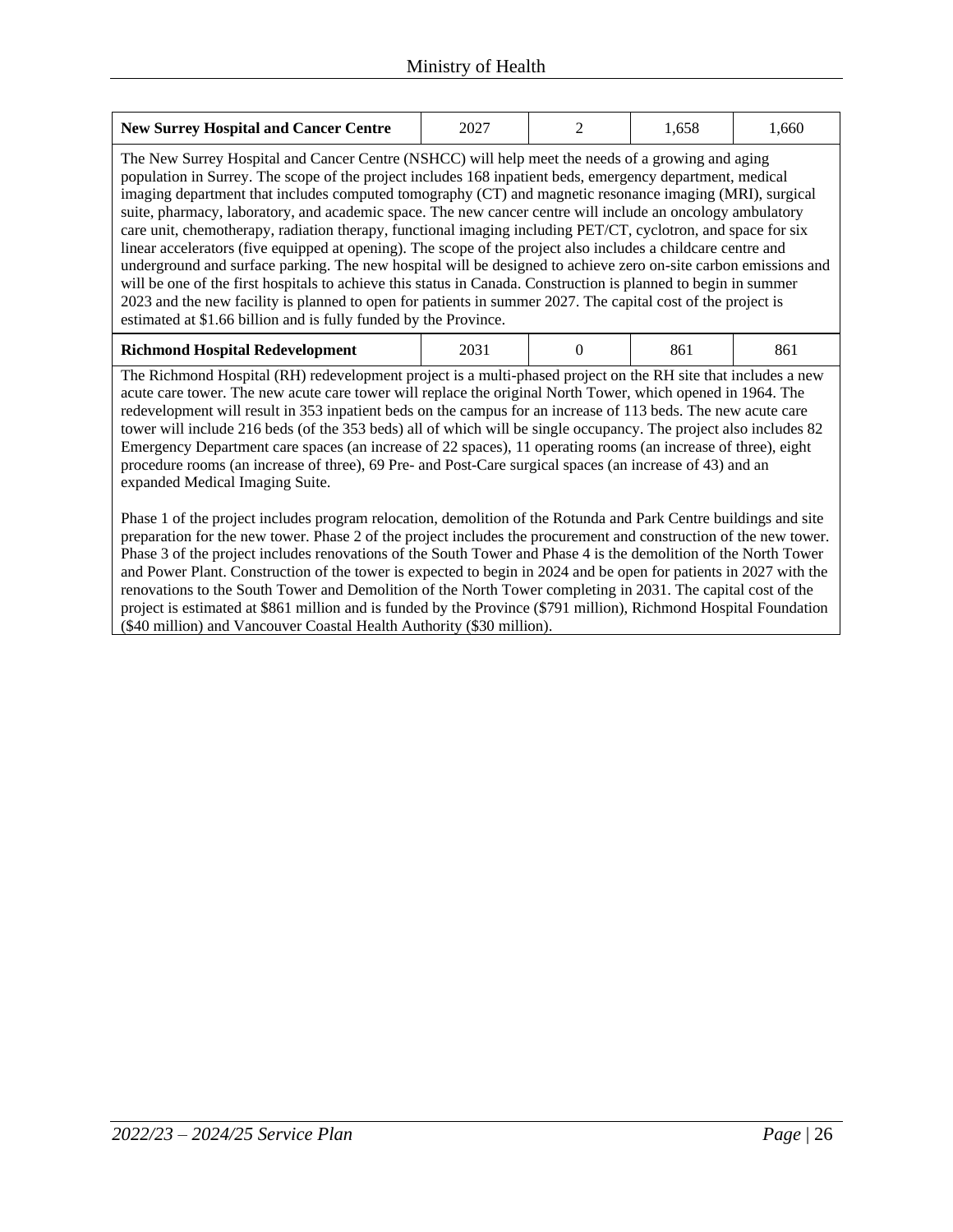| <b>Significant IT Projects (over \$20 million in</b><br>total) | <b>Targeted</b><br>Year of<br><b>Completion</b> | Project<br><b>Cost to</b><br>Dec 31,<br>2021<br>\$m) | <b>Estimated</b><br><b>Cost to</b><br><b>Complete</b><br>\$m) | Approved<br><b>Anticipated</b><br><b>Total Cost</b><br>\$m\$ |
|----------------------------------------------------------------|-------------------------------------------------|------------------------------------------------------|---------------------------------------------------------------|--------------------------------------------------------------|
| <b>Clinical and Systems Transformation</b>                     | 2025                                            | 573                                                  | 130                                                           | 703                                                          |

The Clinical and Systems Transformation project was initiated in 2013 to improve the safety, quality and consistency of patient care by transforming health care delivery processes and systems, supported by a new, shared Clinical Information System for electronic health records (EHR) using the Cerner software platform for the Provincial Health Services Authority, Vancouver Coastal Health Authority, and Providence Health Care. Once completed, patient data from multiple systems will be consolidated into one electronic health record for use by care teams. The vision of this integrated system is "One Person. One Record. Better Health".

The project capital cost is estimated at \$703 million. A total of \$858,473 has been contributed by Doctors of BC. The balance of the project capital cost is funded by the Province.

For more information, please see the website at:

[http://www.llbc.leg.bc.ca/public/pubdocs/bcdocs2013\\_2/536407/capital-project-plan-clinical-systems](http://www.llbc.leg.bc.ca/public/pubdocs/bcdocs2013_2/536407/capital-project-plan-clinical-systems-transformation.pdf)[transformation.pdf](http://www.llbc.leg.bc.ca/public/pubdocs/bcdocs2013_2/536407/capital-project-plan-clinical-systems-transformation.pdf)

| <b>IHealth Project – Vancouver Island Health</b><br>2025 |  |
|----------------------------------------------------------|--|
| .<br>Authoritv                                           |  |

The IHealth project involves the design and build of a new, modernized EHR platform. The project objectives are to:

- establish a single, shared EHR across all Vancouver Island Health Authority (VIHA) services,
- enable information sharing from private primary care and specialist practices,
- embed evidence and best practice standards into care processes,
- provide patients with access to their information and tools that facilitate engagement in their health and care, and
- complete digitization of the (VIHA) health record.

The project capital cost is estimated at \$155 million, with \$100 million funded by VIHA and the balance funded by the Province.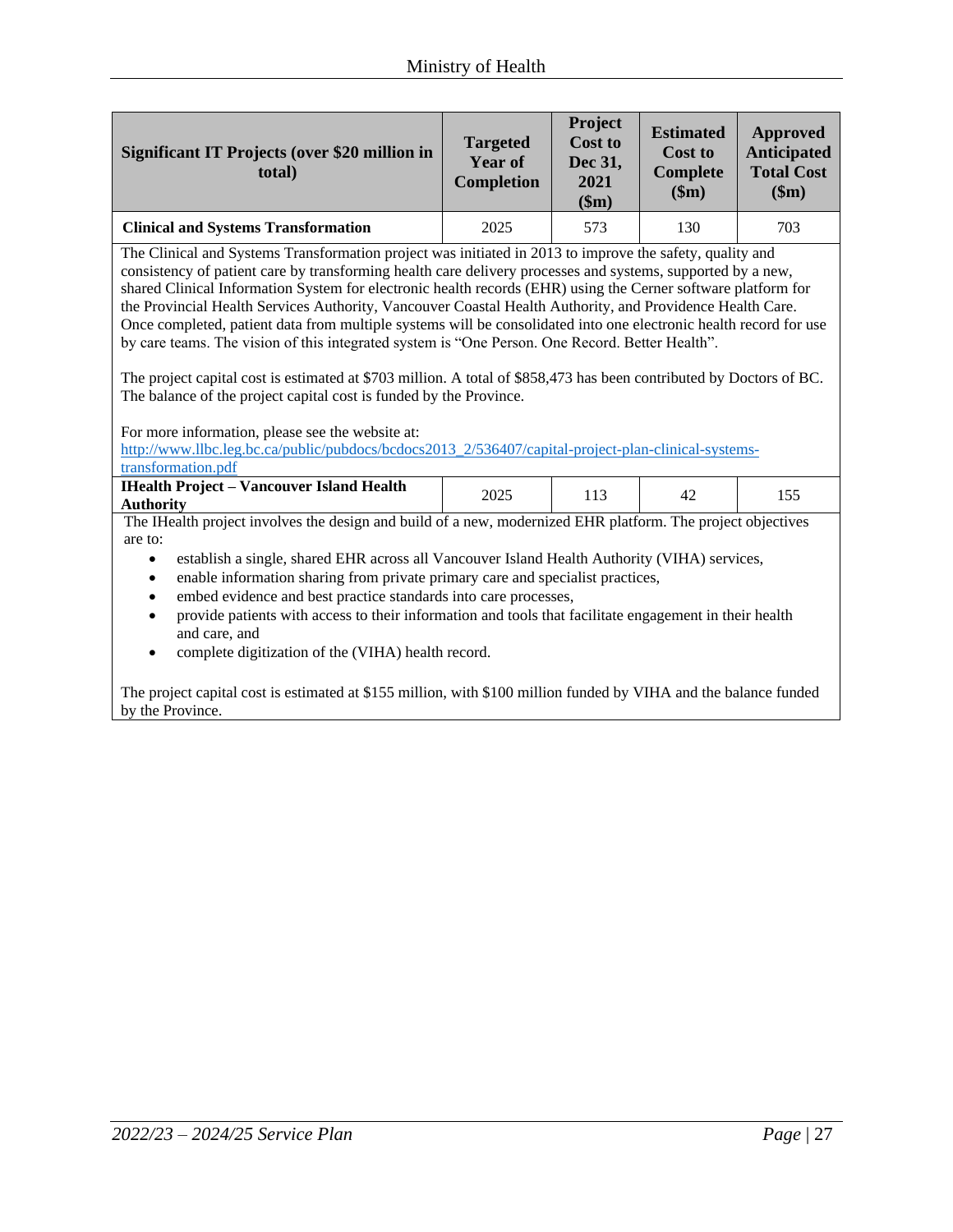# <span id="page-27-0"></span>**Appendix A: Agencies, Boards, Commissions and Tribunals**

As of January 21, 2022, the Minister of Health is responsible and accountable for the following:

#### **Health Authorities**

#### [Fraser Health Authority](https://www.fraserhealth.ca/)

FHA delivers public health, hospital, residential, community-based, and primary health care services in communities stretching from Burnaby to White Rock to Hope.

#### [Interior Health Authority](https://www.interiorhealth.ca/Pages/default.aspx)

IHA delivers public health, hospital, residential, community-based, and primary health care services to residents across B.C.'s Southern Interior.

#### [Northern Health Authority](https://www.northernhealth.ca/)

NHA delivers public health, hospital, residential, community-based, and primary health care services to residents of Northern B.C.

#### [Provincial Health Services Authority](http://www.phsa.ca/)

PHSA works collaboratively with the Ministry, B.C.'s five regional health authorities and the FNHA to provide select specialized and province-wide health care services, ensuring residents have access to a coordinated provincial network of high-quality specialized health-care services.

#### [Vancouver Coastal Health Authority](http://www.vch.ca/)

VCHA delivers public health, hospital, residential, community-based, and primary health care services to residents living in communities including Richmond, Vancouver, the North Shore, Sunshine Coast, Sea to Sky corridor, Powell River, Bella Bella, and Bella Coola.

#### [Vancouver Island Health Authority](https://www.islandhealth.ca/)

VIHA delivers public health, hospital, residential, community-based, and primary health care services to residents living in communities from Victoria to Cape Scott.

#### **Agencies, Boards, Commissions, Tribunals, and Colleges**

#### [BC Emergency Health Services](http://www.bcehs.ca/)

BC Emergency Health Services, an agency of PHSA, oversees the BC Ambulance Service and Patient Transfer Coordination Centre, providing out-of-hospital and inter-hospital health service.

#### [BC Patient Safety and Quality Council](https://bcpsqc.ca/)

The BC Patient Safety and Quality Council provides system-wide leadership in efforts designed to improve the quality of health care in B.C. Through collaborative partnerships, the Council promotes and informs a provincially coordinated, patient-centred approach to quality.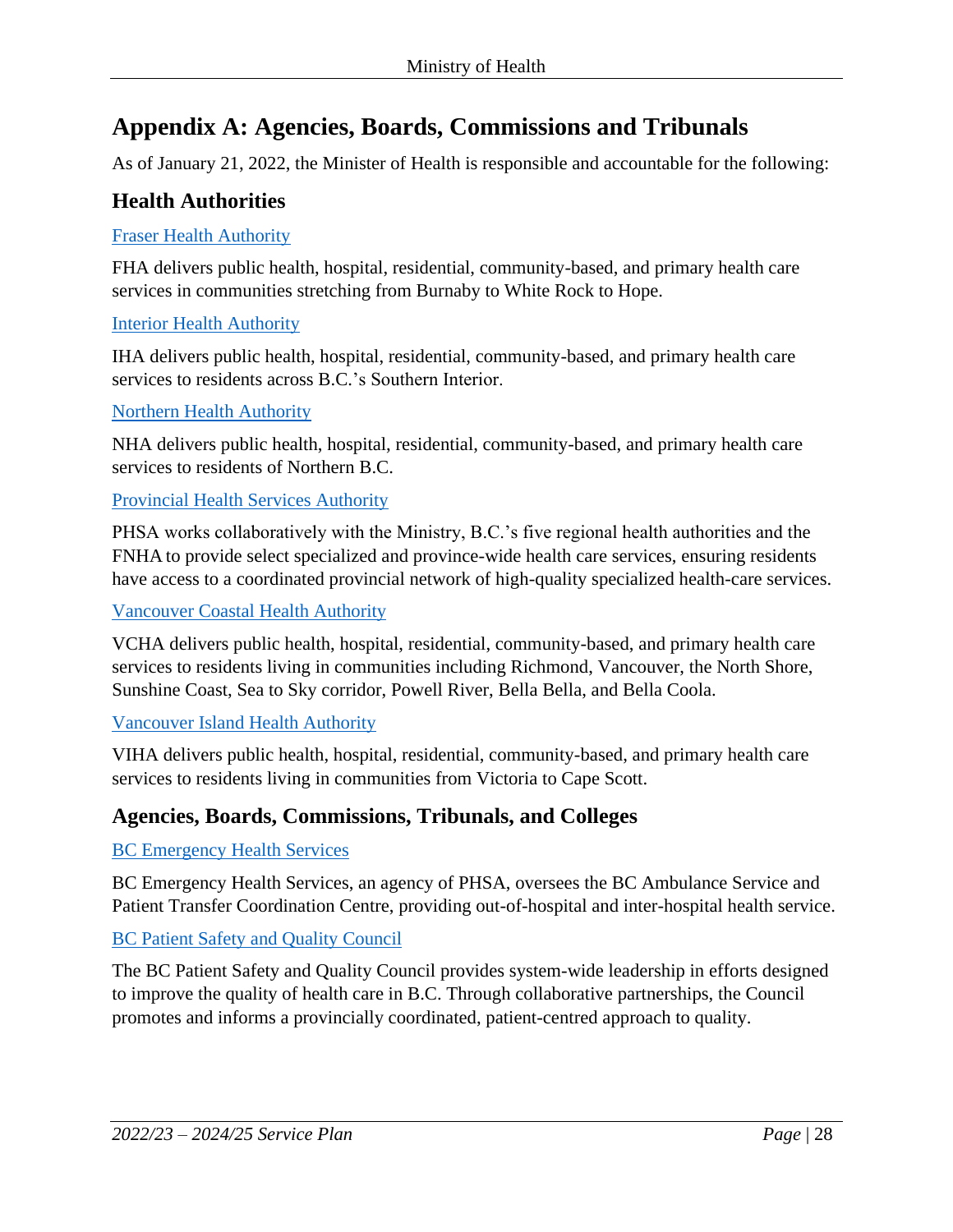#### [Data Stewardship Committee](https://www2.gov.bc.ca/gov/content/health/conducting-health-research-evaluation/data-access-health-data-central/data-management-oversight?keyword=data%20stewardship%20committee)

The Data Stewardship Committee is established under the *[E-Health \(Personal Health](http://www.bclaws.ca/EPLibraries/bclaws_new/document/ID/freeside/00_08038_01)  [Information Access and Protection of Privacy\) Act](http://www.bclaws.ca/EPLibraries/bclaws_new/document/ID/freeside/00_08038_01)* and is responsible for managing the disclosure of information contained in a health information bank or a prescribed Ministry of Health database. *[The Pharmaceutical Services Act](http://www.bclaws.ca/civix/document/id/complete/statreg/12022_01)* also mandates that the disclosure of PharmaNet data for research purposes is adjudicated by the Data Stewardship Committee.

#### [Drug Benefit Council](https://www2.gov.bc.ca/gov/content/health/health-drug-coverage/pharmacare-for-bc-residents/what-we-cover/drug-coverage/drug-review-process-results)

The Drug Benefit Council is an independent advisory body that makes evidence-based recommendations on whether PharmaCare should include a drug in its formulary.

[Emergency Medical Assistants Licensing Board](https://www2.gov.bc.ca/gov/content/health/about-bc-s-health-care-system/partners/colleges-boards-and-commissions/emergency-medical-assistants-licensing-board)

The Emergency Medical Assistants Licensing Board is responsible for examining, registering and licensing B.C. emergency medical assistants, including first responders. The board, under the authority of the *[Emergency Health Services Act](http://www.bclaws.ca/EPLibraries/bclaws_new/document/ID/freeside/00_96182_01)*, sets license terms and conditions.

#### [Health Profession Regulatory Colleges](https://www2.gov.bc.ca/gov/content/health/about-bc-s-health-care-system/partners/colleges-boards-and-commissions)

Regulatory colleges are the authorities under provincial legislation to govern practice of their registrants in the public interest. The primary function of colleges is to ensure their registrants are qualified, competent and following clearly defined standards of practice and ethics.

#### [Medical Services Commission](https://www2.gov.bc.ca/gov/content/health/about-bc-s-health-care-system/partners/colleges-boards-and-commissions/medical-services-commission)

The Medical Services Commission manages MSP in accordance with the *[Medicare Protection](https://www2.gov.bc.ca/gov/content/health/about-bc-s-health-care-system/legislation/medicare-protection-act-and-regulations)  Act* [and Regulations.](https://www2.gov.bc.ca/gov/content/health/about-bc-s-health-care-system/legislation/medicare-protection-act-and-regulations) The responsibilities of the commission are two-fold: to ensure that all B.C. residents have reasonable access to medical care, and to manage the provision and payment of medical services in an effective and cost-efficient manner. The Commission's audit powers over health care practitioners are delegated to various special committees, including the Health Care [Practitioner Special Committee for Audit Hearings.](https://www2.gov.bc.ca/gov/content/health/practitioner-professional-resources/msp/health-care-practitioners-special-committee-audit-hearings)

#### [Patient Care Quality Review Boards](https://www.patientcarequalityreviewboard.ca/)

The Patient Care Quality Review Boards are six independent review boards created under the *[Patient Care Quality Review Board Act](http://www.bclaws.ca/civix/document/id/complete/statreg/08035_01)*. They receive and review care complaints that have first been addressed by a health authority's Patient Care Quality Office but remain unresolved.

#### **Designated Officers**

#### [Assisted Living Registrar](https://www2.gov.bc.ca/gov/content/health/assisted-living-in-bc/assisted-living-registry)

The mandate of the Registrar, under the *[Community Care and Assisted Living Act](http://www.bclaws.ca/civix/document/id/complete/statreg/00_02075_01)*, is to protect the health and safety of assisted living residents. The Registrar administers the assisted living provisions of the *Act*, which require assisted living operators to register their residences and meet provincial health and safety standards.